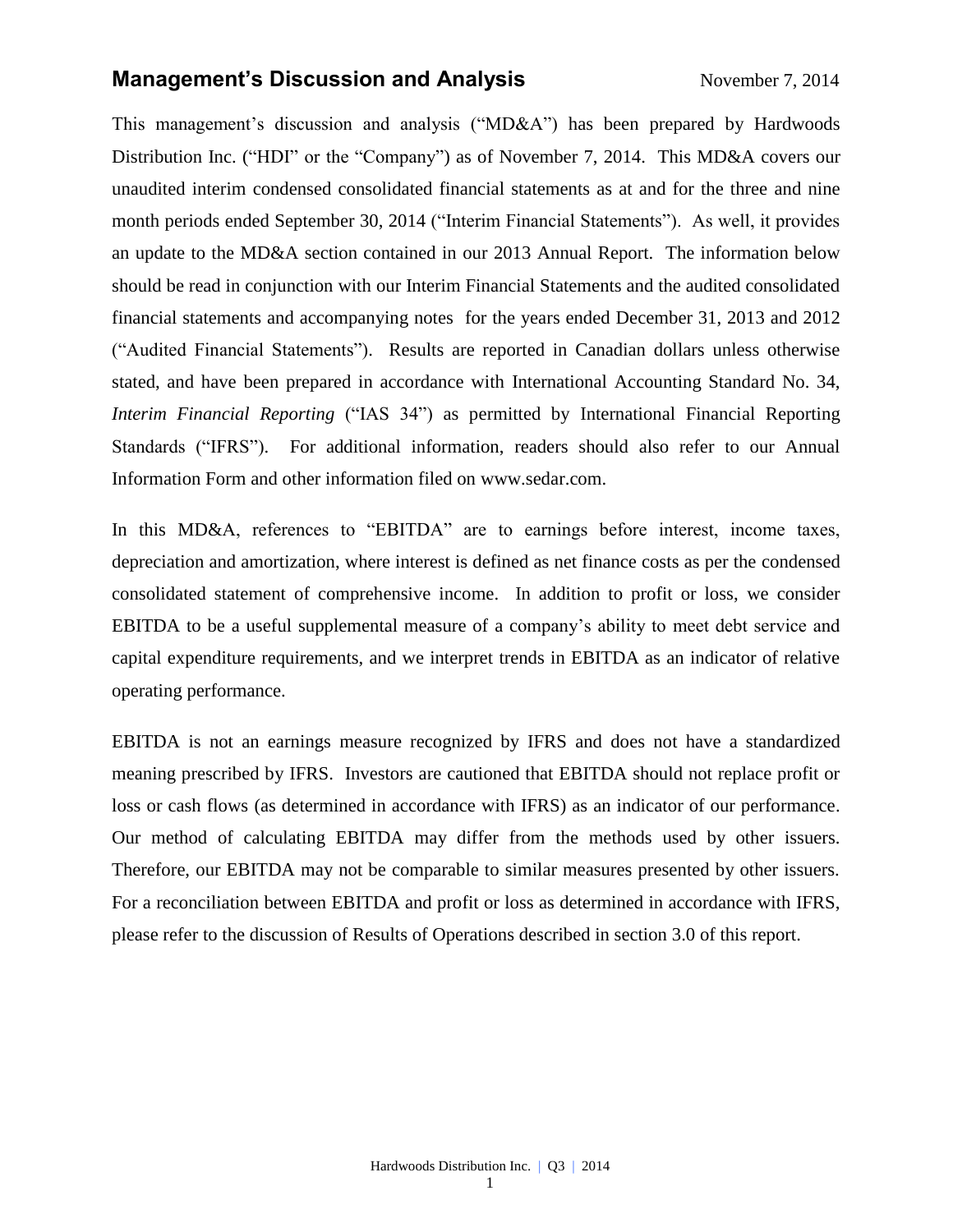

# **Contents**

This MD&A includes the following sections:

- 1.0 Executive Summary
	- 1.1 Overview
	- 1.2 Outlook
- 2.0 Background
	- 2.1 Company Overview
	- 2.2 Business and Industry Overview
- 3.0 Results of Operations
	- 3.1 Three Month Periods Ended September 30, 2014 and September 30, 2013
	- 3.3 Nine Month Periods Ended September 30, 2014 and September 30, 2013
- 4.0 Quarterly Financial Information and Seasonality
- 5.0 Liquidity and Capital Resources
	- 5.1 Cash Flows from Operating, Investing and Financing Activities
	- 5.2 Working Capital
	- 5.3 Revolving Credit Facilities and Debt Management Strategy
	- 5.4 Contractual Obligations
	- 5.5 Off-Balance Sheet Arrangements
	- 5.6 Financial Instruments
	- 5.7 Share Data
	- 5.8 Dividends
- 6.0 Related Party Transactions
- 7.0 Critical Accounting Estimates and Adoption of Changes in Accounting Policies
	- 7.1 Critical Accounting Estimates
	- 7.2 Adoption of New Accounting Policies
- 8.0 Risks and Uncertainties
- 9.0 Internal Control over Financial Reporting
- 10.0 Note Regarding Forward Looking Information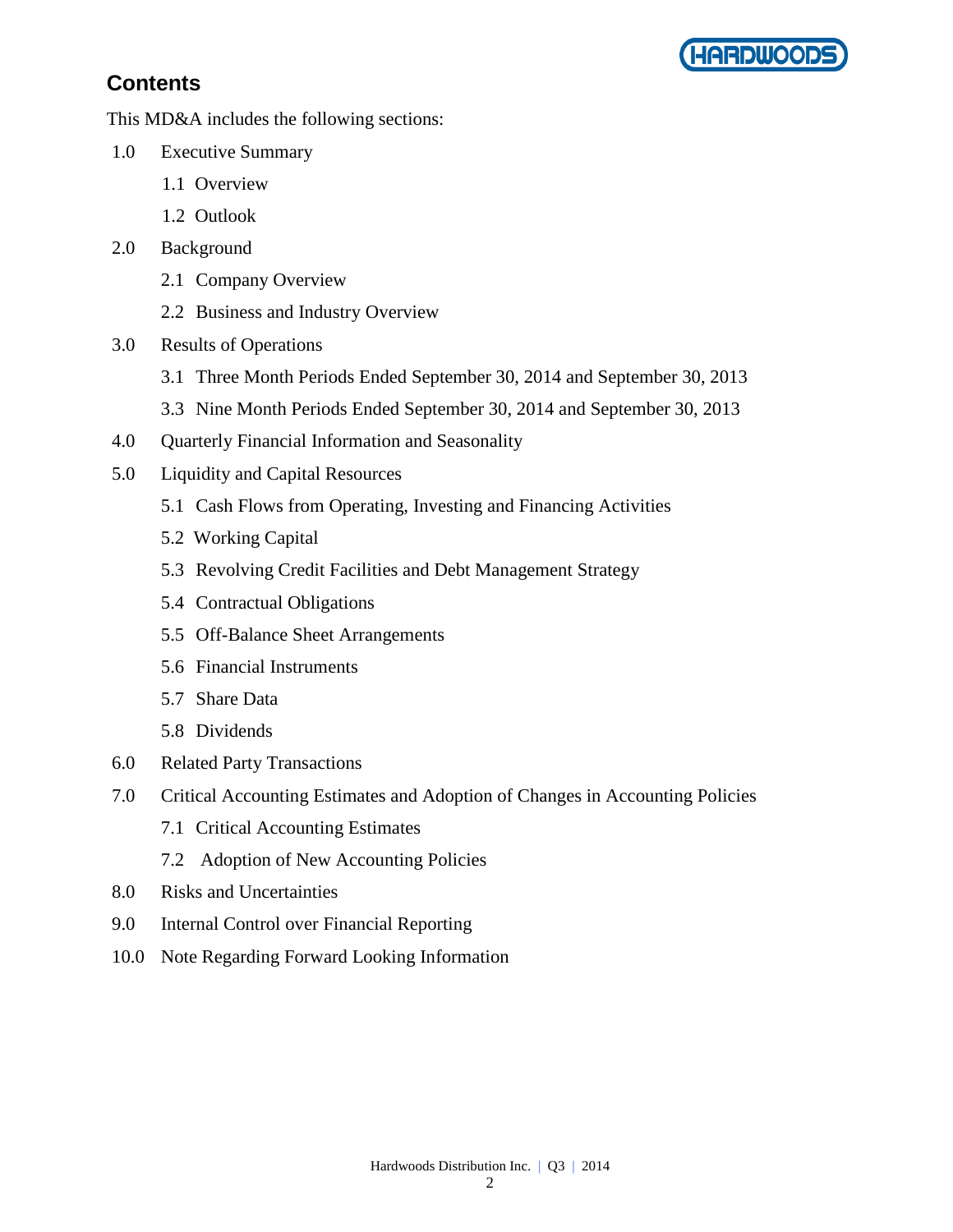## **1.0 Executive Summary**

### 1.1 Overview

We continued to achieve strong, profitable growth in the third quarter and first nine months of 2014, generating record sales results, near-record EBITDA, and growing profits.





For the three months ended September 30, 2014, total sales climbed 24.5% to \$121.4 million, while EBITDA increased 43.4% to \$7.6 million, compared to the same period in 2013. Profit for the period increased to \$4.2 million.

*Nine Months Ended September 30th :*



For the nine months ended September 30, 2014, sales increased 21.9% to \$341.4 million, EBITDA climbed 17.4% to \$20.2 million and we increased profit for the period to \$11.2 million.

Organic growth was a key contributor to our strong sales performance in both the third quarter and year-to-date periods as we continued to implement business strategies focused on market expansion. The addition of Hardwoods of Michigan ("HMI"), the integrated, high-quality hardwood lumber producer and exporter we acquired on April 28, 2014, also contributed to our results. Sales results further benefitted from the year-over-year decline in the value of the Canadian dollar relative to the US dollar. A weaker Canadian dollar benefits us by: i) increasing the value of sales and profits earned in our US operations when translated into Canadian dollars

Hardwoods Distribution Inc. | Q3 | 2014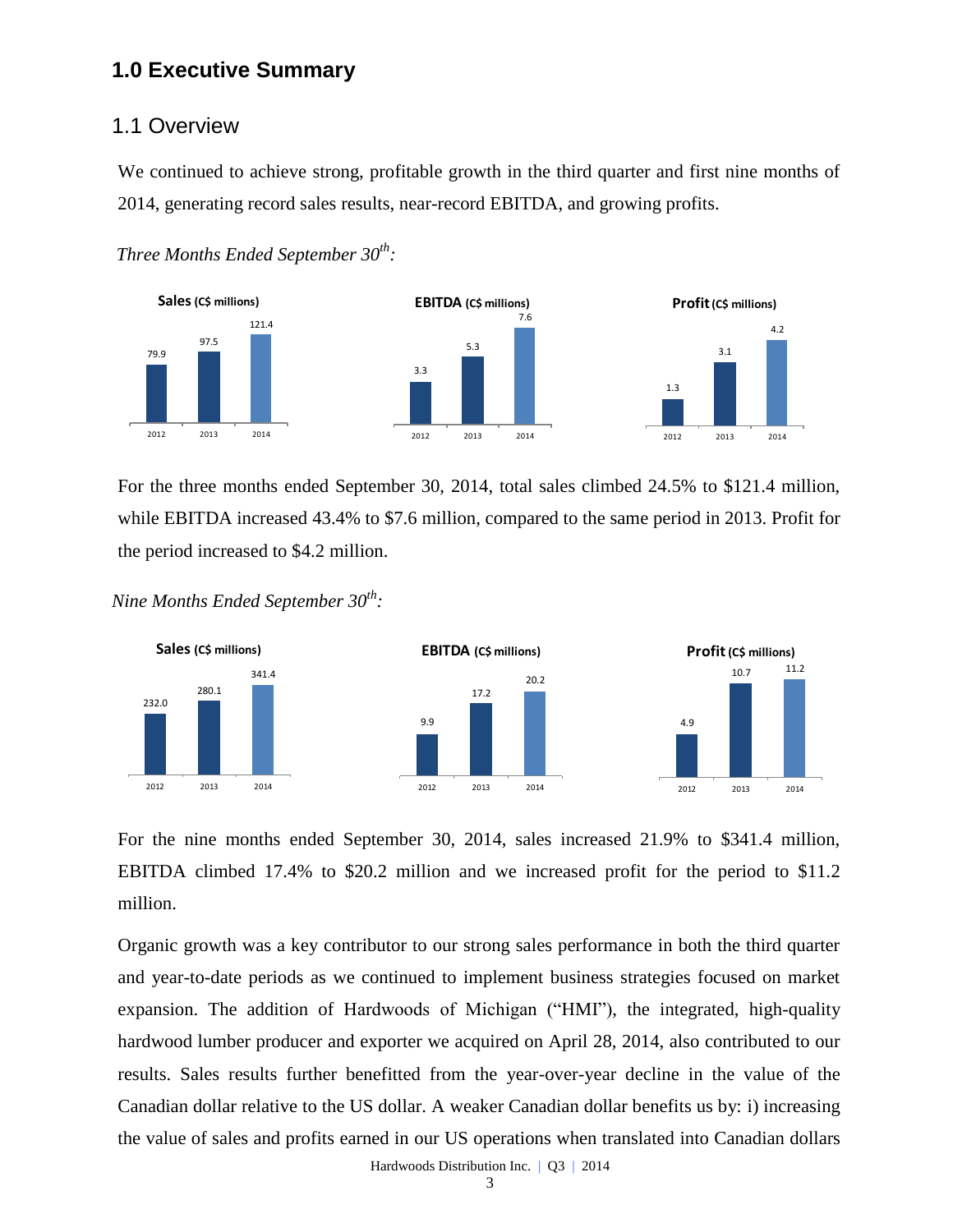for financial reporting purposes; ii) increasing the selling price of US dollar-denominated products sold to our Canadian customers; and iii) improving the export competitiveness of our Canadian industrial customers, many of whom have the capability to sell their manufactured products in the US.

Market conditions were generally favourable with the seasonally adjusted annual rate of US housing starts averaging 1,024,000 during the third quarter, up 16.1% from 882,000 in the same period last year according to the US Census Bureau. Product pricing remained mixed with hardwood lumber prices rising and domestic panel prices remaining generally stable compared to the same period last year. Prices for some of our imported products returned to more normal levels on a year-to-date basis, reflecting the absence of preliminary duties of 22% that were added to the price of Chinese plywood imports through much of 2013 due to a trade dispute in the US. These duties did not apply in the current period as the trade case was dismissed in the fourth quarter of 2013.

We reported a gross profit margin of 17.2% for the third quarter and 17.5% for the nine-month period ended September 30, 2014. While these levels were lower than a year ago, we view them as sustainable based on current product pricing, intensity of competition, growing our commercial business, and the addition of the HMI manufacturing business, which carries a somewhat lower gross margin than our traditional distribution business. Expenses remained well in check across the organization with sales and administrative costs continuing to decline as a percentage of revenue. We were successful in increasing cash provided by operating activities by \$15.2M for the nine months ended September 30, 2014 as compared to the same period in the prior year. The increase in operating cash flow came primarily through more efficient management of working capital, and allowed us to finance a portion of the HMI acquisition with internally generated cash flow while maintaining a strong balance sheet to support our future growth initiatives.

Based on our continuing strong performance and favourable outlook, our Board of Directors approved a quarterly dividend of \$0.045 per share, payable on January 30, 2015 to shareholders of record as at January 20, 2015.

## 1.2 Outlook

We anticipate continued year-over-year sales growth through the balance of 2014 supported by implementation of our business strategies, the positive foreign exchange impact of a weaker Canadian dollar, and contribution from the acquired HMI business. Market conditions are expected to remain favourable through the end of 2014 and into 2015, but we expect to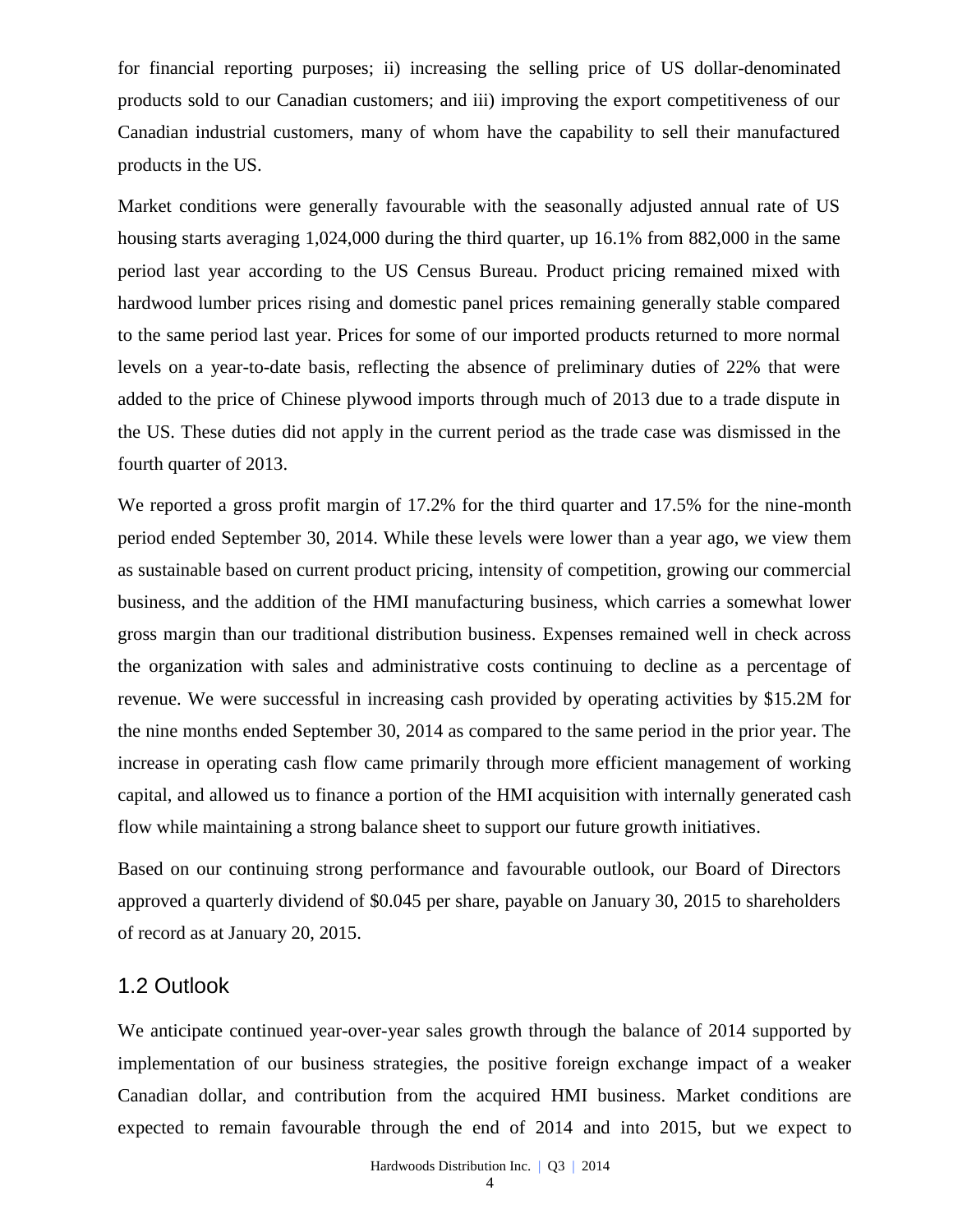experience the usual seasonal fourth quarter slowdown as customer activity tapers off during the Thanksgiving and Christmas holiday periods.

Our focus in the fourth quarter and into 2015 will be on continuing to expand our US market share and completing the integration of the HMI business. We are also actively pursuing our "Leverage Imports" and "Strengthen Commercial" strategies which focus on:

- Growing sales of our high-quality proprietary import lines, supported both by the established quality assurance team located in Asia and new international sourcing initiatives designed to bring world-wide product solutions to Hardwoods' customers; and
- Capitalizing on significant opportunities in the commercial market. In particular, we are actively growing our supply of first-tier products for commercial customers and capitalizing on our import capabilities to offer off-shore product solutions to the commercial sector to supplement domestic product solutions.

Going forward, our experienced management team will continue to execute on Hardwoods' established business plans and growth strategy while CEO Lance Blanco recovers from the cycling accident that occurred in late July. Mr. Blanco's recovery period is expected to extend into the new year. Rob Brown, Hardwoods' current Chief Financial Officer, will continue as acting Chief Executive Officer during this period, and other senior executives have assumed expanded roles.

The Board of Directors will continue to review our financial performance and assess dividend levels on a regular basis. However, in terms of cash utilization, our primary focus remains on retaining the cash necessary to finance the significant market opportunity in the US and to keep our balance sheet strong to support strategic acquisitions.

# **2.0 Background**

## 2.1 Company Overview

Hardwoods Distribution Inc. is a publicly traded company that holds, indirectly, a 100% ownership interest in Hardwoods Specialty Products LP and Hardwoods Specialty Products US LP (collectively, "Hardwoods" or the "Business"). Hardwoods Distribution Inc. is listed on the [Toronto Stock Exchange and trades under the symbol](http://tmx.quotemedia.com/quote.php?qm_symbol=TPK&locale=EN) HWD.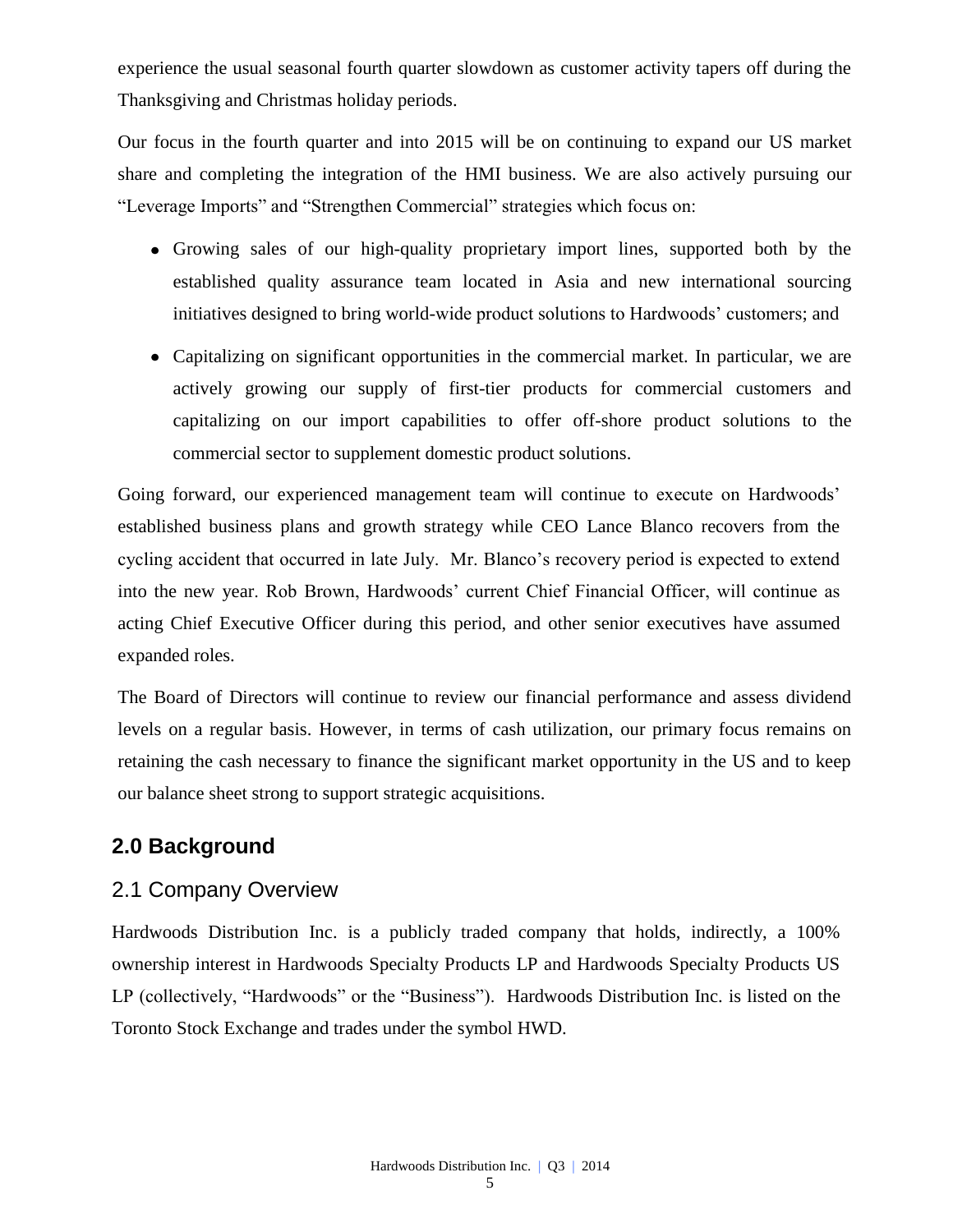## 2.2 Business and Industry Overview

Serving customers for over 50 years, Hardwoods is one of North America's largest distributors of high-grade hardwood lumber and specialty sheet goods to the cabinet, moulding, millwork, furniture and specialty wood products industries. At September 30, 2014 we operated 33 facilities located in 17 states and 5 provinces throughout North America. Five of these facilities include light manufacturing capabilities to create customer moulding and millwork packages for our customers, and one facility (HMI) is a fully integrated producer and exporter of high-quality, value-added hardwood lumber. To maximize inventory management, we utilize a hub and spoke distribution system, with major hub distribution centres holding the bulk of our inventory and making regular truck transfers to replenish stock in satellite distribution centres that are located in smaller markets.

Approximately 51% of our sales are made up of hardwood plywood and non-structural sheet goods such as medium-density fiberboard, particleboard and melamine-coated stock. Approximately 38% of our sales are of high-grade hardwood lumber. Our sheet goods and lumber are complementary product lines; both are key products used by our customers in the manufacture of their end-use products. The balance of our product sales, approximately 11%, is comprised of other specialty products.

Our distribution locations provide the critical link between mills that manufacture large volumes of hardwood lumber and sheet goods, and industrial customers that require smaller quantities of many different hardwood products for their own manufacturing processes. Our distribution centres provide a means for hundreds of hardwood mills to get their product to thousands of small-to-mid-sized industrial manufacturers. We add value to our suppliers by buying their product in volume and paying them promptly – effectively acting as their third-party sales force. We add value for our customers by providing them with the materials they need on a just-in-time basis, remanufacturing materials to customer specifications where required, selling in smaller quantities and offering a wider range of product selection than the customer would be able to purchase directly from an individual mill. We also provide an important source of financing for our customers by allowing them to buy material from us on approved credit.

Our customer base manufactures a range of end-use products, such as cabinetry, furniture and custom millwork. These products in turn are sold into multiple sectors of the economy, including new home construction, renovation, non-residential construction and institutional markets. As a result of this diversity, it is difficult to determine with certainty what proportion of our products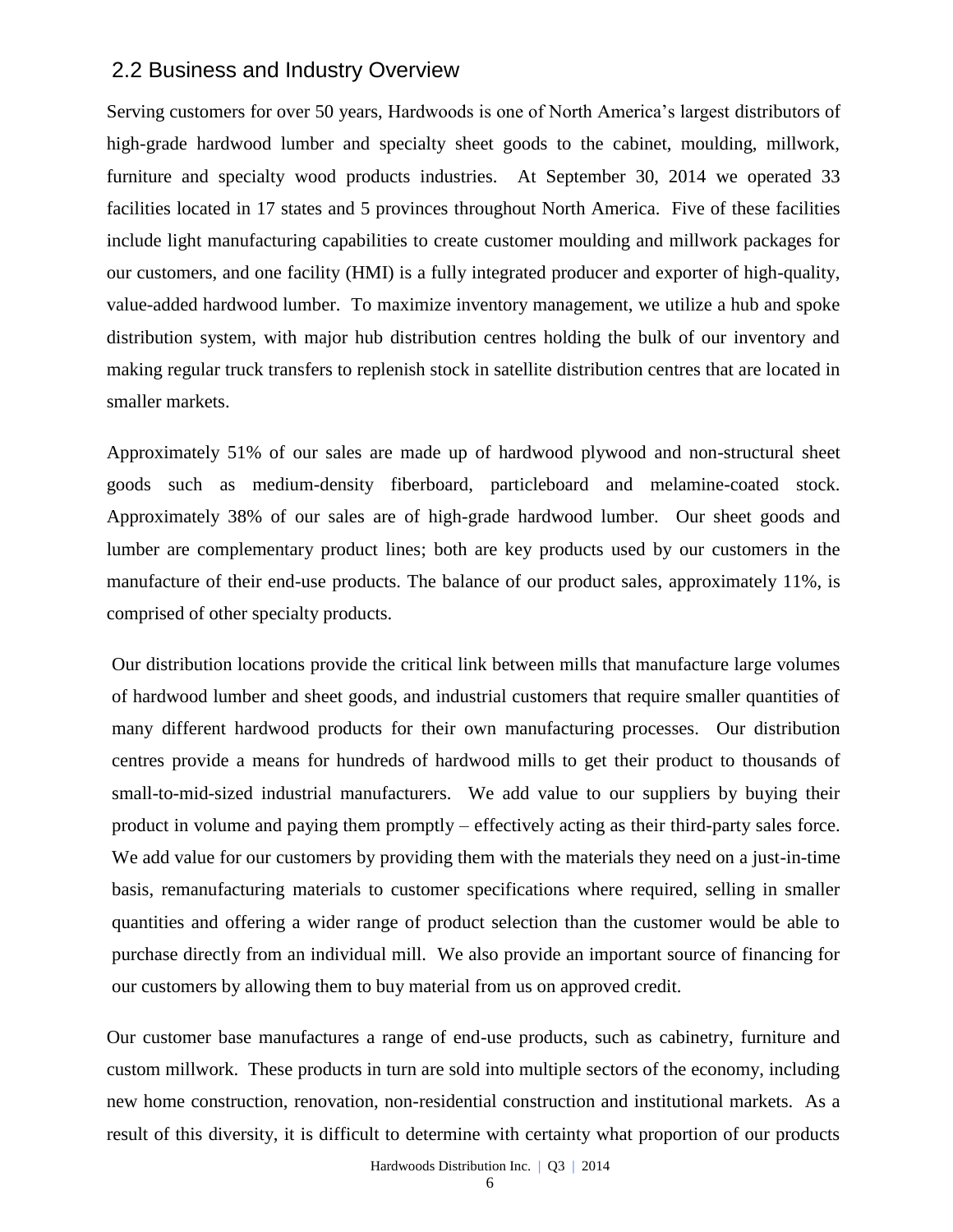end up in each sector of the economy. We estimate about 60% of our products are used in new residential construction, in the form of cabinets, mouldings, custom finishing, and home furniture. We believe the balance of our products end up in other sectors of the economy not associated with new residential construction, such as home renovations, finishing millwork for office buildings, restaurant and bar interiors, hotel lobbies, retail point-of-purchase displays, schools, hospitals, custom motor coaches, yacht interiors and other specialty areas.

The majority of the hardwood lumber distributed in North America is harvested from North American hardwood forests, located principally in the Eastern United States, and is milled by hundreds of small mills. Imported hardwood lumber is largely limited to specialty species that generally do not compete with domestic hardwood lumber. Sheet goods are generally produced in North America by large manufacturers using domestic hardwoods and other materials, although imported hardwood plywood volumes have been increasing. Both domestic and imported hardwood lumber and plywood are distributed principally by third parties such as us.

# **3.0 Results of Operations**

3.1 Three Month Periods Ended September 30, 2014 and September 30, 2013

| Selected Unaudited Consolidated Financial Information (in thousands of Canadian dollars) |                           |                           |             |           |            |
|------------------------------------------------------------------------------------------|---------------------------|---------------------------|-------------|-----------|------------|
|                                                                                          | For the three months      | For the three months      |             |           |            |
|                                                                                          | <b>Ended September 30</b> | <b>Ended September 30</b> | \$ Increase |           | % Increase |
|                                                                                          | 2014                      | 2013                      |             | Decrease) | (Decrease) |
| Total sales                                                                              | \$<br>121,398             | \$<br>97,546              | \$          | 23,852    | 24.5%      |
| Sales in the US (US\$)                                                                   | 86,155                    | 70.081                    |             | 16,074    | 22.9%      |
| Sales in Canada                                                                          | 27,525                    | 24.812                    |             | 2,713     | 10.9%      |
| Gross profit                                                                             | 20.889                    | 17.647                    |             | 3,242     | 18.4%      |
| Gross profit %                                                                           | 17.2%                     | 18.1%                     |             |           |            |
| Operating expenses                                                                       | (13, 877)                 | (12,753)                  |             | 1,124     | 8.8%       |
| Profit from operating activities                                                         | 7,012                     | 4,894                     |             | 2,118     | 43.3%      |
| Add: Depreciation and amortization                                                       | 582                       | 375                       |             | 207       | 55.2%      |
| Earnings before interest, taxes, depreciation and                                        |                           |                           |             |           |            |
| amortization ("EBITDA")                                                                  | \$<br>7,594               | \$<br>5,269               | \$          | 2,325     | 44.1%      |
| Add (deduct):                                                                            |                           |                           |             |           |            |
| Depreciation and amortization                                                            | (582)                     | (375)                     |             | (207)     |            |
| Net finance income (cost)                                                                |                           | (372)                     |             | 379       |            |
| Income tax expense                                                                       | (2,773)                   | (1, 413)                  |             | (1,360)   |            |
| Profit for the period                                                                    | \$<br>4,246               | \$<br>3,109               | \$          | 1,137     | 36.6%      |
| Basic profit per share                                                                   | \$<br>0.26                | \$<br>0.19                |             |           |            |
| Fully diluted profit per share                                                           | 0.25                      | 0.19                      |             |           |            |
| Average Canadian dollar exchange rate for one US dollar                                  | 1.089                     | 1.038                     |             |           |            |

### **Sales**

For the three months ended September 30, 2014, total sales increased 24.5% to \$121.4 million, from \$97.5 million during the same period in 2013. Of the \$23.9 million year-over-year increase, \$19.5 million was due to stronger underlying sales and \$4.4 million reflects the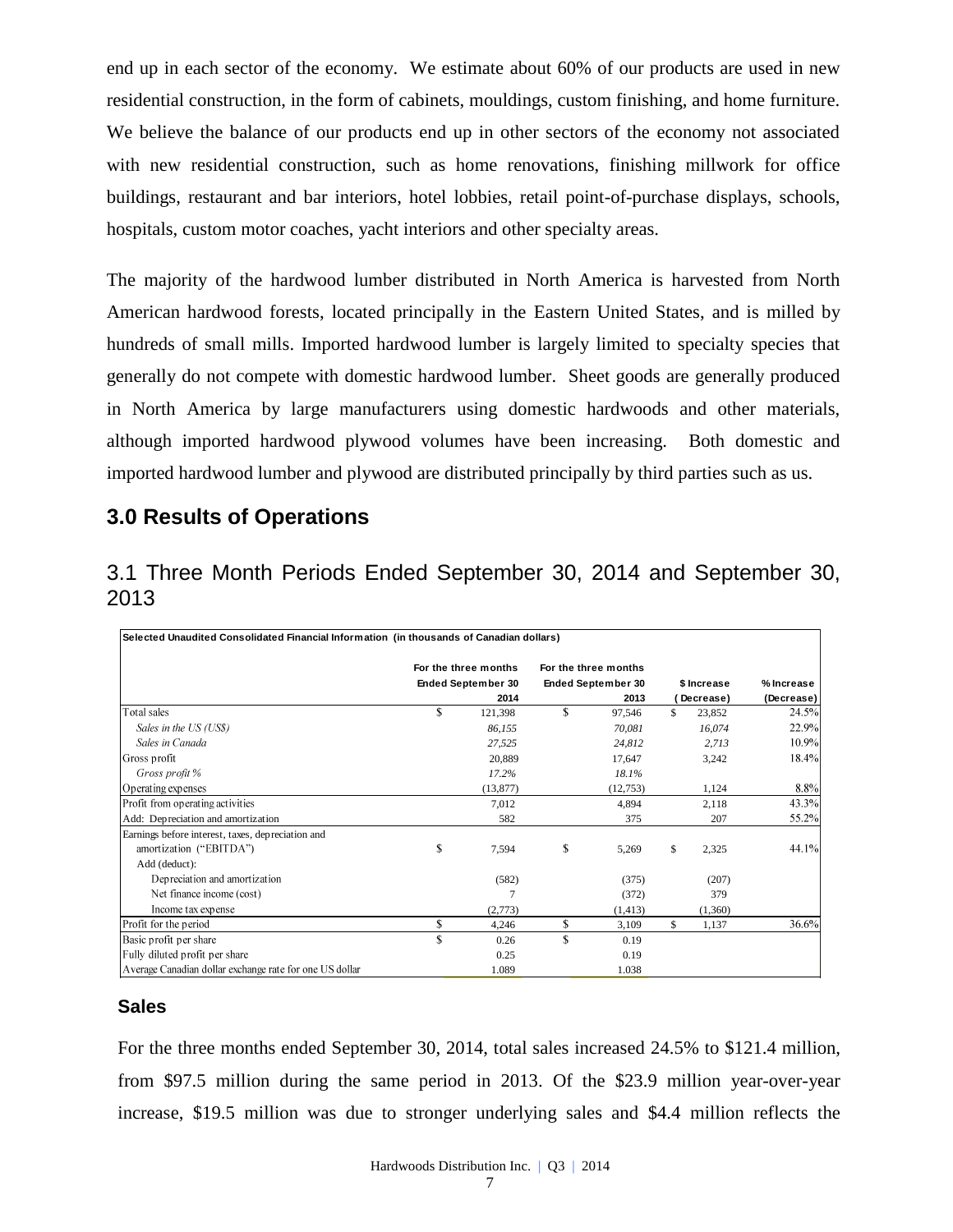positive impact of a weaker Canadian dollar when translating our US sales to Canadian dollars for reporting purposes.

Sales from our US operations, which comprise approximately three quarters of our revenues, increased by US\$16.1 million, or 22.9%, to US\$86.2 million, from US\$70.1 million in the same period in 2013. Organic growth accounted for US\$7.4 million, or 10.5%, of the increase as a result of stronger underlying sales activity and higher pricing on some product lines. HMI, acquired on April 28, 2014, contributed US\$8.7 million, or 12.4%, to the increase in US sales.

Sales in Canada, which comprise approximately one quarter of our revenues, increased by \$2.7 million, or 10.9%, year-over-year. Growth was achieved in all regions, reflecting successes in winning new business, as well as overall stronger product prices and the positive impact of a weaker Canadian dollar as described in Section 1.1.

### **Gross Profit**

Gross profit for the three months ended September 30, 2014 increased 18.4% to \$20.9 million, from \$17.6 million in the third quarter of 2013. This \$3.3 million improvement reflects the higher sales for the period, partially offset by a lower gross profit margin. As a percentage of sales, third quarter gross profit margin was 17.2%, compared to 18.1% last year. The year-overyear reduction reflects competitive conditions as well as the impact of the acquired HMI manufacturing business, which generates a slightly lower gross profit percentage than does Hardwoods' traditional distribution business. Our entry into targeted commercial market segments also impacted margins as we offered competitive introductory pricing to some of our new accounts.

#### **Operating Expenses**

Operating expenses increased to \$13.9 million in the third quarter of 2014, from \$12.8 million during the same period last year. The \$1.1 million increase primarily reflects \$0.6 million in incremental costs from the acquired HMI business and \$0.5 million of higher expense due to the impact of a weaker Canadian dollar on translation of US operating expenses. As a percentage of sales, operating expenses were 11.4% of sales in the three months ended September 30, 2014, compared to 13.1% during the same period in 2013.

### **EBITDA**

We generated EBITDA of \$7.6 million in the third quarter of 2014, an increase of \$2.3 million or 44.1%, from \$5.3 million in the same period last year. The increase primarily reflects the \$3.2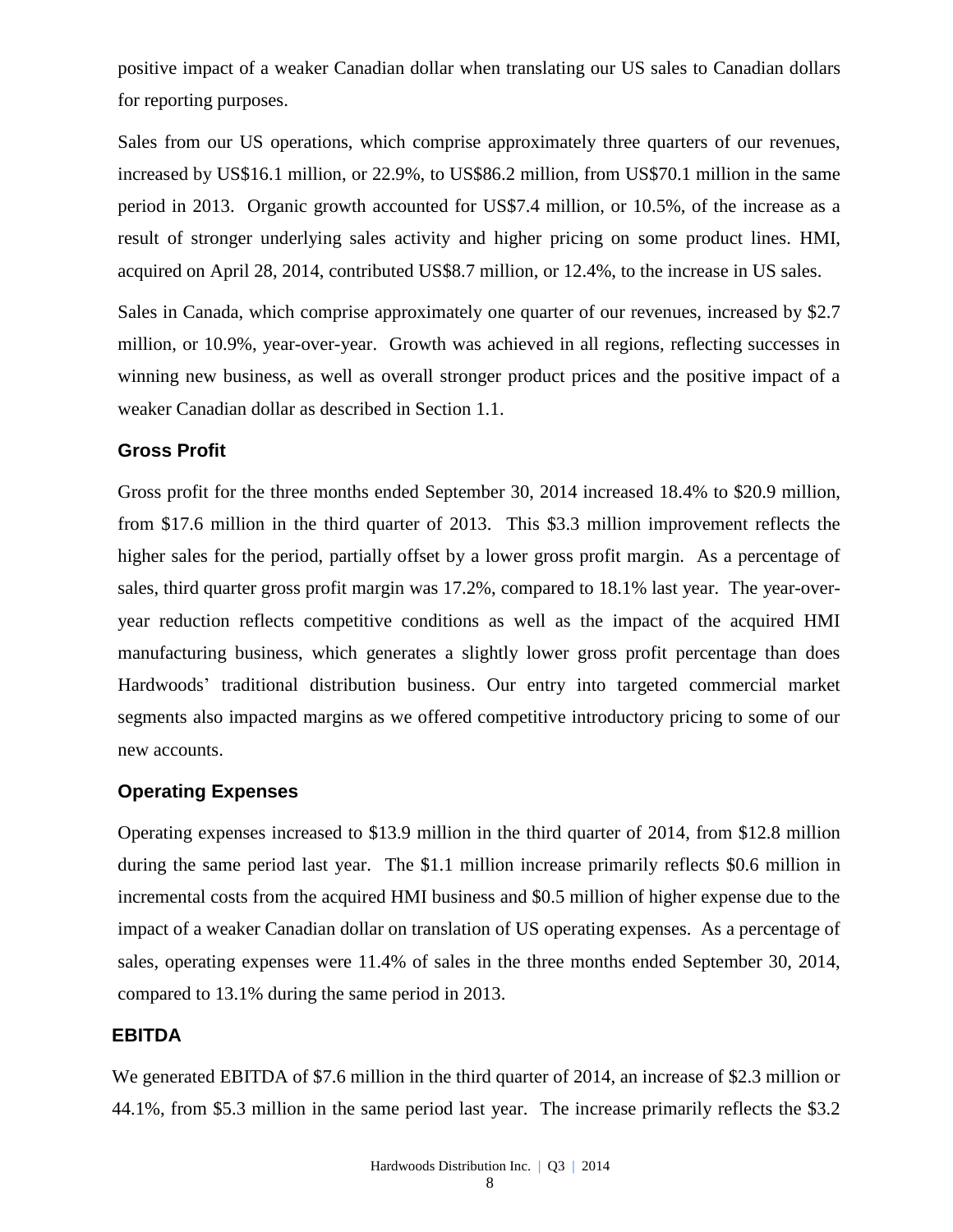million increase in gross profit, offset by the \$0.9 million increase in operating expense net of depreciation and amortization.

## **Net Finance Income (Cost)**

| (in thousands of Canadian dollars)    | Three months<br>ended |                | Three months<br>ended |             |
|---------------------------------------|-----------------------|----------------|-----------------------|-------------|
|                                       |                       | September 30   | September 30          | \$ Increase |
|                                       |                       | 2014           | 2013                  | Decrease)   |
| Finance expense:                      |                       |                |                       |             |
| Interest on bank indebtedness         | \$                    | (337)          | \$<br>(312)           | \$<br>25    |
| Accretion of finance lease obligation |                       | (29)           | (26)                  | 3           |
| Foreign exchange losses               |                       |                | (166)                 | (166)       |
| Total finance expense                 |                       | (366)          | (504)                 | (138)       |
| Finance income:                       |                       |                |                       |             |
| Interest on trade receivables,        |                       |                |                       |             |
| customer notes, and employee loans    |                       | 105            | 132                   | (27)        |
| Foreign exchange gain                 |                       | 268            |                       | 268         |
| Total finance income                  |                       | 373            | 132                   | 241         |
| Net finance income (cost)             | \$                    | $\overline{7}$ | \$<br>(372)           | \$<br>(379) |

Third quarter net finance income was \$7,000, compared to a net finance cost of \$0.4 million during the same period in 2013. The year-over-year improvement primarily reflects the impact of changes in the Canadian/US dollar exchange rate on translation for reporting purposes of intercompany debt held by or with subsidiaries of the Company. During the three months ended September 30, 2014, a weakening of the Canadian dollar resulted in a foreign exchange gain of \$0.3 million on intercompany debt, compared to a strengthening of the Canadian dollar and a corresponding \$0.2 million foreign exchange loss in the comparative period in 2013.

### **Income Tax Expense**

Income tax expense increased to \$2.8 million in the third quarter of 2014, from \$1.4 million in the same period in 2013. This increase primarily reflects higher taxable income generated in the US, where corporate tax rates are higher than in Canada.

## **Profit for the Period**

Profit for the three months ended September 30, 2014 was \$4.2 million, compared to \$3.1 million during the same period in 2013. The \$1.1 million increase in profit reflects the \$2.3 million increase in EBITDA and the \$0.4 million increase in net finance income, partially offset by a \$0.2 million increase in depreciation and amortization, and a \$1.4 million increase in income tax expense.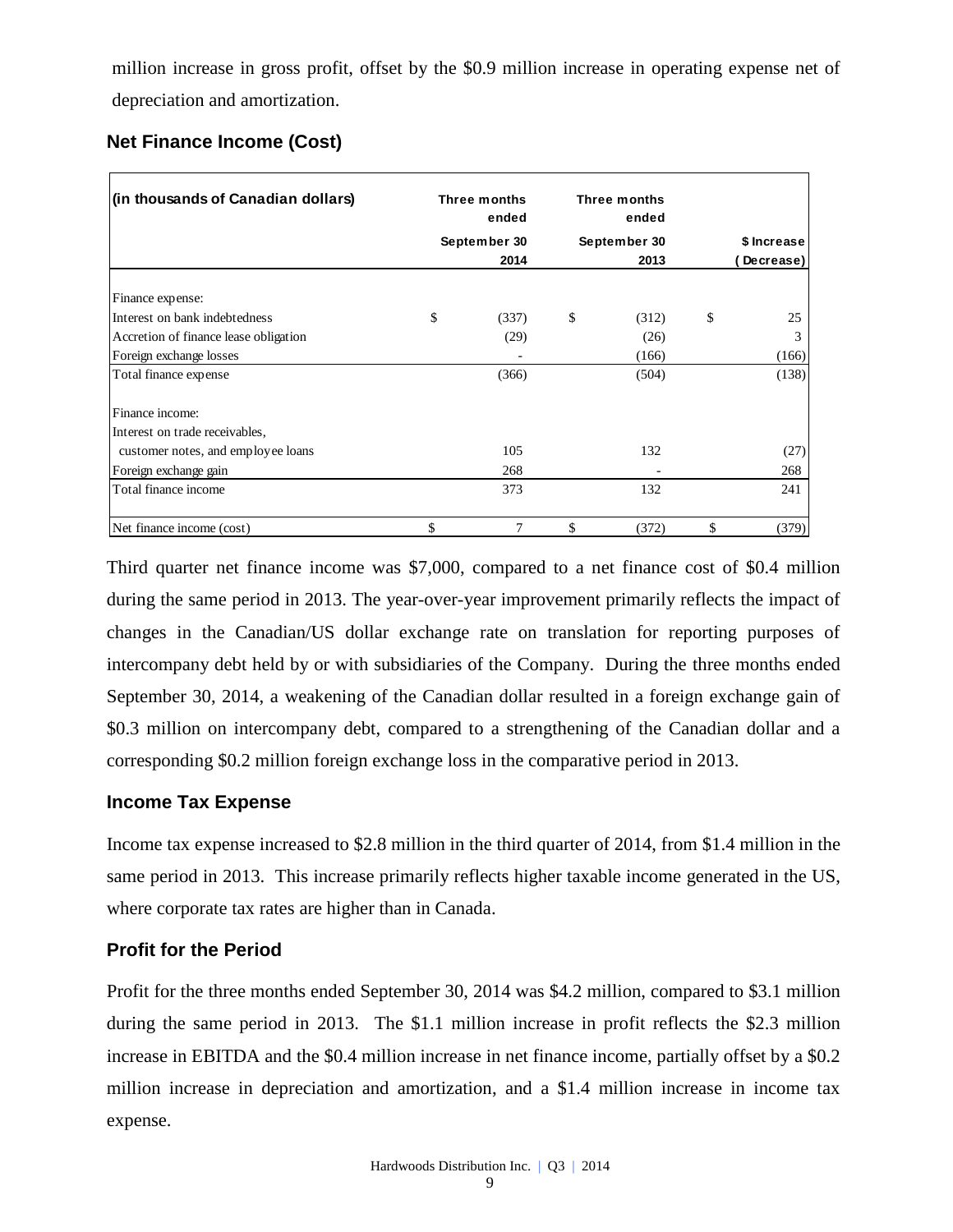# 3.2 Nine Month Period Ended September 30, 2014 and September 30, 2013

| Selected Unaudited Consolidated Financial Information (in thousands of Canadian dollars) |              |                           |              |                           |             |           |            |
|------------------------------------------------------------------------------------------|--------------|---------------------------|--------------|---------------------------|-------------|-----------|------------|
|                                                                                          |              | For the Nine months       |              | For the Nine months       |             |           |            |
|                                                                                          |              | <b>Ended September 30</b> |              | <b>Ended September 30</b> | \$ Increase |           | % Increase |
|                                                                                          |              | 2014                      |              | 2013                      |             | Decrease) | (Decrease) |
| Total sales                                                                              | \$           | 341,370                   | \$           | 280,146                   | S.          | 61,224    | 21.9%      |
| Sales in the US (US\$)                                                                   |              | 239,217                   |              | 203,528                   |             | 35,689    | 17.5%      |
| Sales in Canada                                                                          |              | 79,618                    |              | 71,856                    |             | 7.762     | $10.8\%$   |
| Gross profit                                                                             |              | 59,680                    |              | 51,628                    |             | 8,052     | 15.6%      |
| Gross profit %                                                                           |              | 17.5%                     |              | 18.4%                     |             |           |            |
| Operating expenses                                                                       |              | (40.975)                  |              | (35, 522)                 |             | 5,453     | 15.4%      |
| Profit from operating activities                                                         |              | 18,705                    |              | 16,106                    |             | 2,599     | $16.1\%$   |
| Add: Depreciation and amortization                                                       |              | 1,535                     |              | 1.046                     |             | 489       | 46.7%      |
| Earnings before interest, taxes, depreciation and                                        | $\mathbb{S}$ | 20,240                    | $\mathbb{S}$ | 17,152                    | \$          | 3,088     | 18.0%      |
| amortization ("EBITDA")                                                                  |              |                           |              |                           |             |           |            |
| Add (deduct):                                                                            |              |                           |              |                           |             |           |            |
| Depreciation and amortization                                                            |              | (1, 535)                  |              | (1,046)                   |             | (489)     |            |
| Net finance cost                                                                         |              | (342)                     |              | (103)                     |             | (239)     |            |
| Income tax expense                                                                       |              | (7.156)                   |              | (5,311)                   |             | (1, 845)  |            |
| Profit for the period                                                                    | \$           | 11,207                    | \$           | 10,692                    | \$          | 515       | 4.8%       |
| Basic profit per share                                                                   | \$           | 0.68                      | \$           | 0.65                      |             |           |            |
| Fully diluted profit per share                                                           |              | 0.67                      |              | 0.64                      |             |           |            |
| Average Canadian dollar exchange rate for one US dollar                                  |              | 1.094                     |              | 1.023                     |             |           |            |

### **Sales**

For the nine months ended September 30, 2014 total sales increased to \$341.4 million, from \$280.1 million in the first nine months of 2013, an increase of \$61.2 million, or 21.9%. Higher underlying sales accounted for \$44.2 million of the sales growth, while \$17.0 million reflects the positive impact of a weaker Canadian dollar when translating our US sales to Canadian dollars for reporting purposes.

Sales in our US operations increased by US\$35.7 million, or 17.5%, in the first nine months of 2014 compared to the same period in the prior year. US\$20.7 million of this sales increase came from existing operations, representing an organic growth rate of 10.2%. Incremental revenue from acquired businesses provided sales of US\$15.0 million or 7.4% sales growth. In Canada, sales in the first nine months of 2014 increased by \$7.8 million, or 10.8%, year over year, entirely on organic growth.

### **Gross Profit**

Gross profit for the first nine months of 2014 increased to \$59.7 million, from \$51.6 million in the first nine months of 2013. The 15.6% improvement reflects increased sales, partially offset by a lower gross profit margin. As a percentage of sales, gross profit decreased to 17.5% in the first nine months of 2014, from 18.4% during the same period in 2013. Gross profit margin in the first nine months of 2013 was unusually strong, aided by a rapid increase in Chinese import panel prices as the result of a trade action, in the US, against the product at that time. The trade action was later dismissed. The year-over-year decline in gross profit margin also reflects the impact of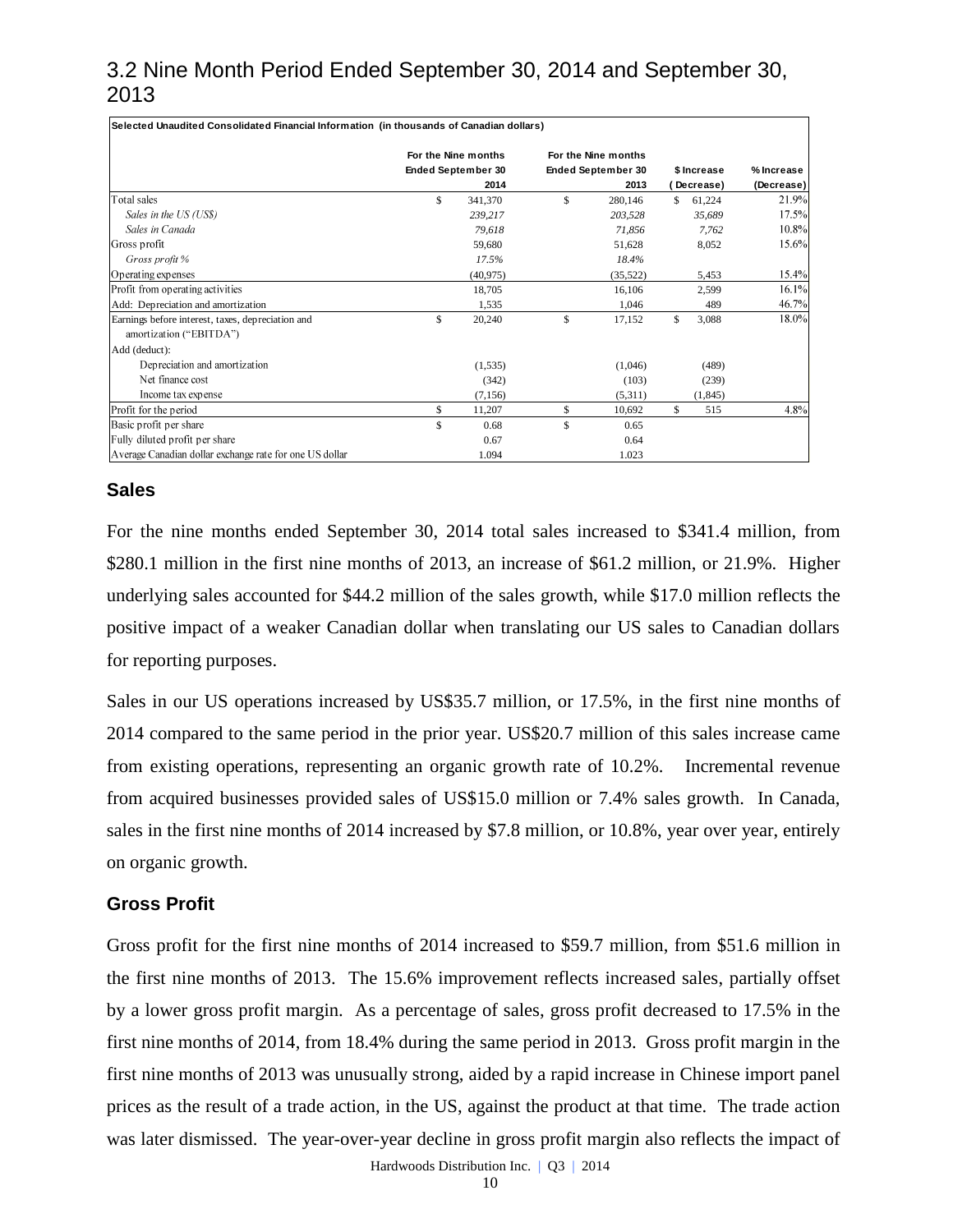competitive conditions, the acquisition of HMI, and lower margins on newly won commercial account business.

### **Operating Expenses**

Operating expenses increased \$5.5 million to \$41.0 million in the first nine months of 2014, from \$35.5 million during the same period in 2013. The increase reflects \$2.6 million in higher costs incurred to support growth, \$1.8 million of higher expense due to the impact of a weaker Canadian dollar on translation of US operating expenses, and \$1.1 million in incremental costs from the acquired HMI business. As a percentage of sales, operating expenses improved to 12.0% of sales during the nine-month period ended September 30, 2014, compared to 12.7% in the same period in 2013.

### **Depreciation and Amortization**

Depreciation and amortization for the first nine months of 2014 was \$1.5 million, compared to \$1.0 million in the same period in 2013. The \$0.5 million increase reflects depreciation on additional property, plant and equipment acquired by the business, including assets acquired as part of the HMI manufacturing business acquisition.

### **EBITDA**

For the nine months ended September 30, 2014, EBITDA increased to \$20.2 million, from \$17.2 million during the same period in 2013. The \$3.0 million improvement reflects the \$8.0 million increase in gross profit, partially offset by a \$5.0 million increase in operating expenses, net of depreciation and amortization.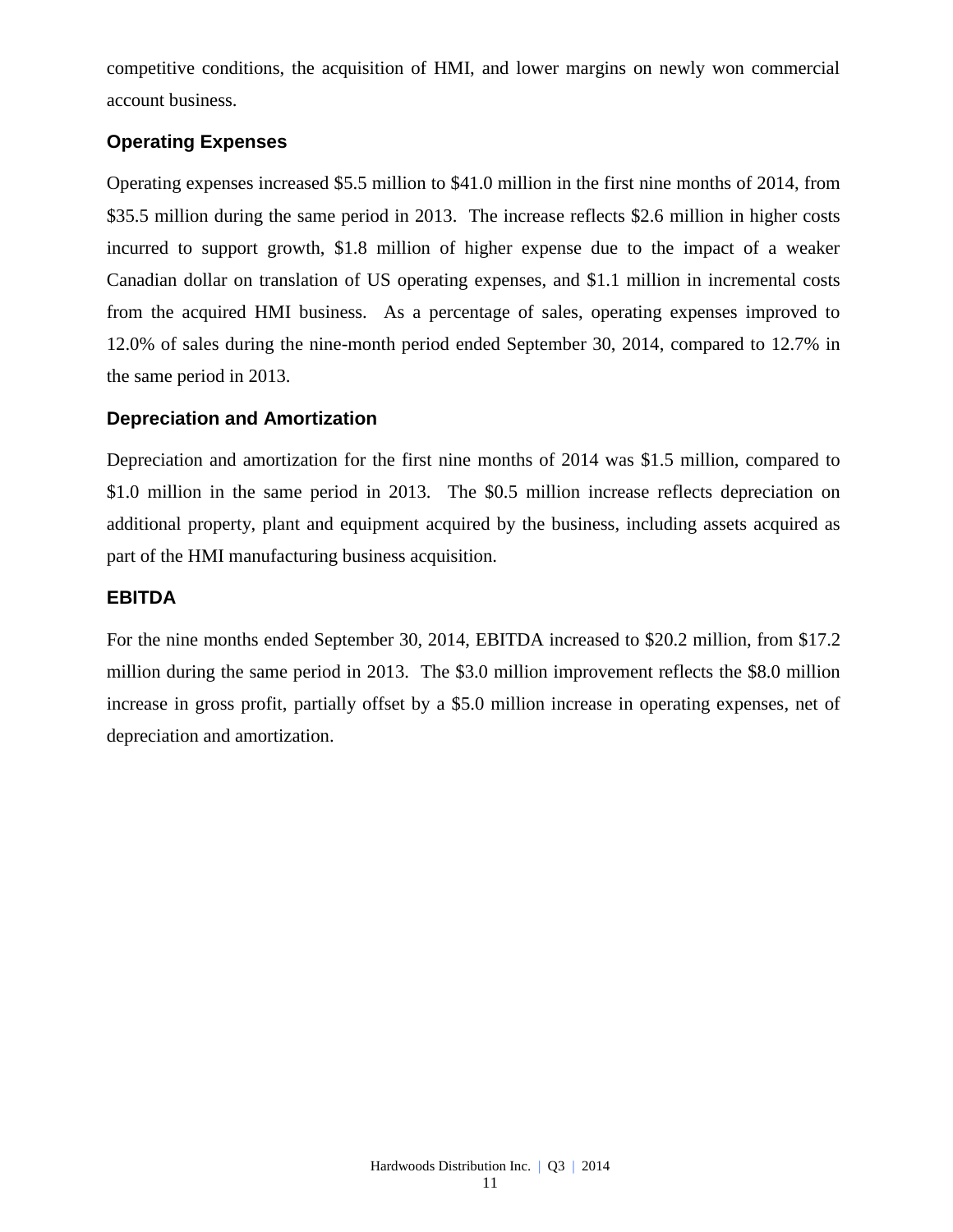| (in thousands of Canadian dollars)    | Nine months<br>ended | Nine months<br>ended |             |           |  |
|---------------------------------------|----------------------|----------------------|-------------|-----------|--|
|                                       | September 30         | September 30         | \$ Increase |           |  |
|                                       | 2014                 | 2013                 |             | Decrease) |  |
| Finance expense:                      |                      |                      |             |           |  |
| Interest on bank indebtedness         | \$<br>(875)          | \$<br>(790)          | \$          | 85        |  |
| Accretion of finance lease obligation | (82)                 | (70)                 |             | 12        |  |
| Foreign exchange losses               |                      |                      |             |           |  |
| Total finance expense                 | (957)                | (860)                |             | 97        |  |
| Finance income:                       |                      |                      |             |           |  |
| Interest on trade receivables         |                      |                      |             |           |  |
| customer notes, and employee loans    | 325                  | 373                  |             | (48)      |  |
| Foreign exchange gain                 | 290                  | 384                  |             | (94)      |  |
| Total finance income                  | 615                  | 757                  |             | (142)     |  |
| Net finance income (cost)             | \$<br>(342)          | \$<br>(103)          | \$          | 239       |  |

### **Net Finance Income (Cost)**

Net finance cost during the nine-months ended September 30, 2014 was \$0.3 million, compared to a net finance cost of \$0.1 million during the same period in 2013. As shown in the preceding table, the main factor in this increase was a \$0.1 million decrease in foreign exchange gain between the periods. This primarily reflects the impact of changes in the Canadian/US dollar exchange rate on translation for reporting purposes of intercompany debt held by or with subsidiaries of the Company. During the nine months ended September 30, 2013, a weakening of the Canadian dollar resulted in a foreign exchange gain of \$0.4 million on this intercompany debt, compared to \$0.3 million in the same period in the current year.

### **Income Tax Expense**

Income tax expense increased to \$7.2 million in the first nine months of 2014, from \$5.3 million in the same period in 2013. This increase primarily reflects higher taxable income generated in the US, where corporate tax rates are higher than in Canada.

### **Profit for the Period**

For the nine months ended September 30, 2014, we generated profit of \$11.2 million, compared to \$10.7 million during the same period in 2013. The \$0.5 million increase reflects the \$3.1 million improvement in EBITDA, partially offset by a \$0.5 million increase in depreciation and amortization, a \$0.2 million increase in net finance cost, and a \$1.9 million increase in income tax expense.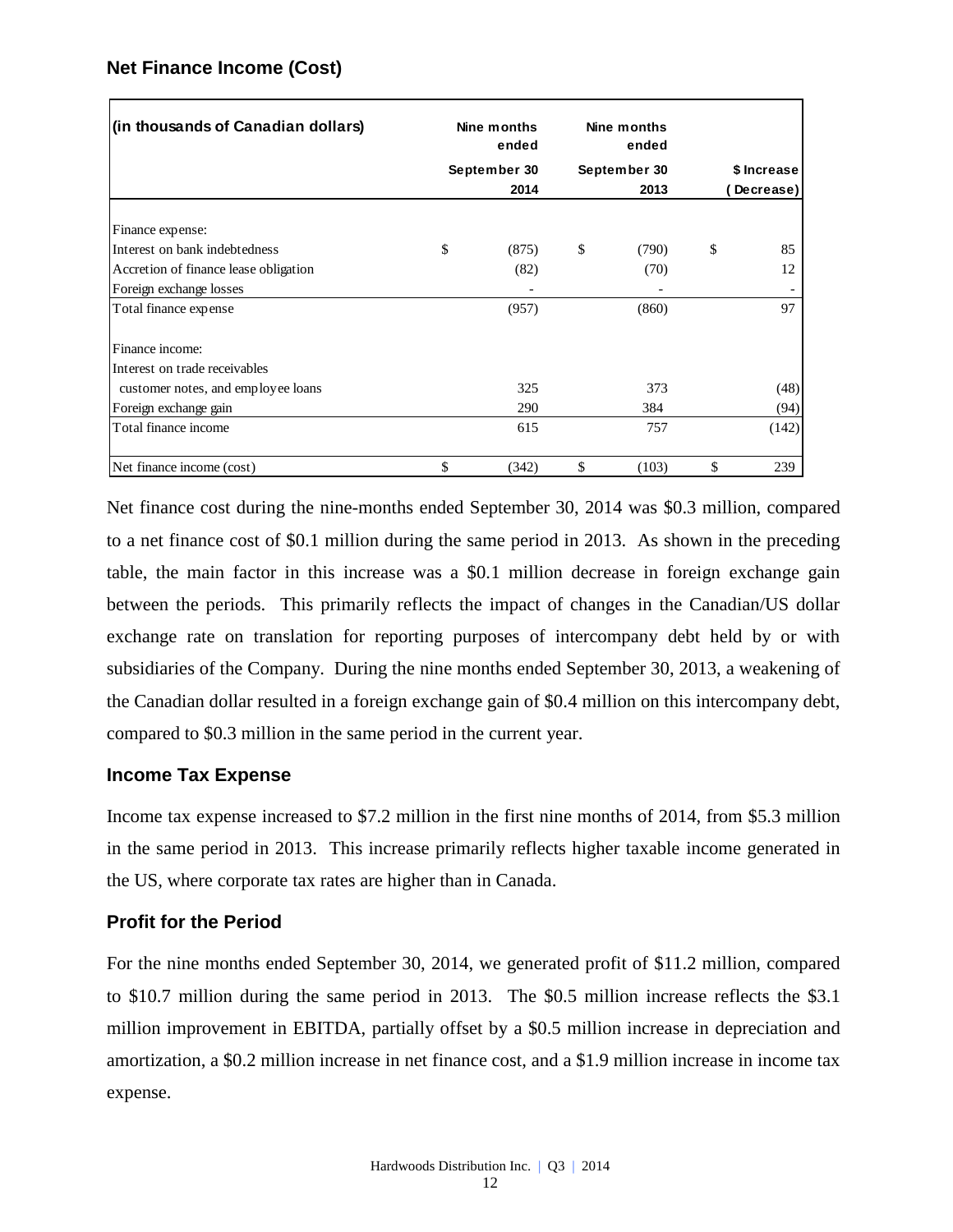# **4.0 Quarterly Financial Information and Seasonality**

| (in thousands of dollars)              | Q3            |   | Q <sub>2</sub> | Q1            |     | Q4     | Q3              | Q2     |   | Q1     | Q4           |
|----------------------------------------|---------------|---|----------------|---------------|-----|--------|-----------------|--------|---|--------|--------------|
|                                        | 2014          |   | 2014           | 2014          |     | 2013   | 2013            | 2013   |   | 2013   | 2012         |
| Total sales                            | \$<br>121,398 | ъ | 119,038        | \$<br>100,934 | -\$ | 91,069 | \$<br>97,546 \$ | 95,617 | S | 86,983 | 74,133<br>\$ |
| Profit                                 | 4,246         |   | 3,996          | 2,965         |     | 2,375  | 3,109           | 4,403  |   | 3,180  | 1,313        |
| Basic profit per share or unit         | 0.26          |   | 0.24           | 0.18          |     | 0.14   | 0.19            | 0.27   |   | 0.19   | 0.08         |
| Fully diluted profit per share or unit | 0.25          |   | 0.24           | 0.18          |     | 0.14   | 0.19            | 0.27   |   | 0.19   | 0.08         |
| <b>EBITDA</b>                          | 7,594         |   | 7,543          | 5,103         |     | 4,216  | 5,269           | 6,740  |   | 5,143  | 2,407        |

The preceding table provides selected quarterly financial information for our eight most recently completed fiscal quarters. This information is unaudited, but reflects all adjustments of a normal, recurring nature which are, in our opinion, necessary to present a fair statement of the results of operations for the periods presented. Quarter-to-quarter comparisons of our financial results are not necessarily meaningful and should not be relied upon as an indication of future performance. Historically, the first and fourth quarters have been seasonally slower periods for our business. Net earnings reported in each quarter may be impacted by changes to the foreign exchange rate of the Canadian and US dollar (including changes in foreign exchange gains/losses arising on translation of intercompany debt), as well as by acquisitions, such as our acquisition of HMI in the second quarter of 2014.

# **5.0 Liquidity and Capital Resources**

# 5.1 Cash Flows from Operating, Investing and Financing Activities

| Selected Unaudited Consolidated Financial<br>Information (in thousands of Canadian dollars) |          |                                 |                          |                                |           |           |
|---------------------------------------------------------------------------------------------|----------|---------------------------------|--------------------------|--------------------------------|-----------|-----------|
|                                                                                             |          | Three months ended September 30 |                          | Nine months ended September 30 |           |           |
|                                                                                             | 2014     | 2013                            | \$ Change                | 2014                           | 2013      | \$ Change |
| Cash provided by operating activities before changes                                        |          |                                 |                          |                                |           |           |
| in non-cash working capital                                                                 | 6,354    | 3.332                           | 3,022                    | 16.063                         | 13.070    | 2,993     |
| Changes in non-cash working capital                                                         | (1, 413) | 17                              | (1,430)                  | (12,692)                       | (24, 925) | 12,233    |
| Net cash provided by (used in) operating activities                                         | 4.941    | 3.349                           | 1,592                    | 3.371                          | (11, 855) | 15,226    |
| Net cash provided by (used in) investing activities                                         | (1,226)  | (233)                           | (993)                    | (16,911)                       | (3,317)   | (13, 594) |
| Net cash provided by (used in) financing activities                                         | (3,720)  | (3,111)                         | (609)                    | 13,478                         | 15.094    | (1,616)   |
| Increase (decrease) in cash                                                                 | (5)      |                                 | (10)                     | (62)                           | (78)      | 16        |
| Cash, beginning of period                                                                   | 21       | 11                              | 10                       | 78                             | 94        | (16)      |
| Cash, end of period                                                                         | 16       | 16                              | $\overline{\phantom{a}}$ | 16                             | 16        |           |

In the three months ended September 30, 2014, cash provided by operating activities increased to \$4.9 million. This compares to cash provided by operating activities of \$3.3 million during the same period in 2013. Cash provided by operating activities, before changes in non-cash working capital, increased by \$3.0 million. This primarily reflects the \$2.3 million increase in third quarter EBITDA. Investment in non-cash working capital was \$1.4 million higher in the third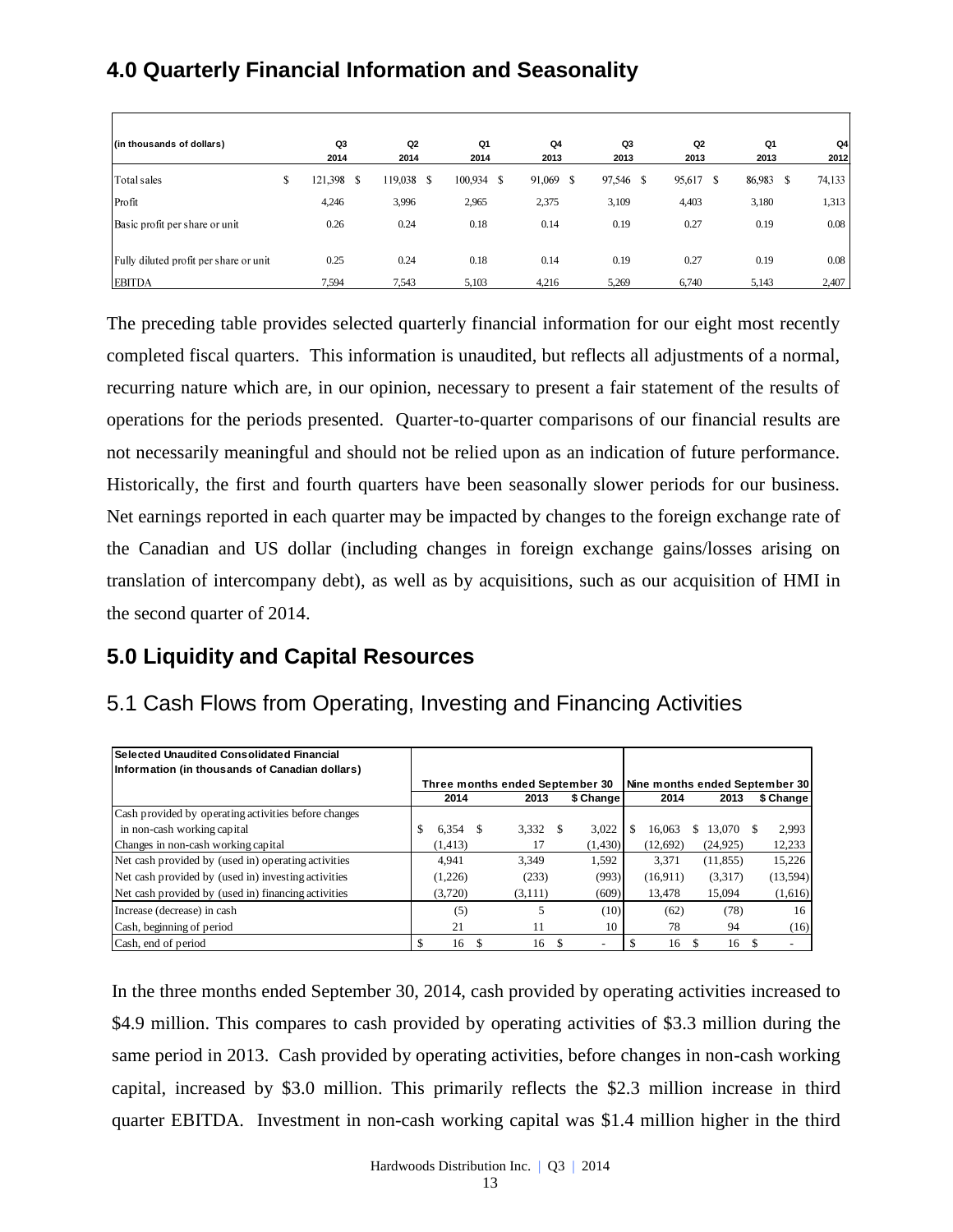quarter of 2014 compared to the same period in the prior. An analysis of changes in working capital is provided in section 5.2 of this report.

For the nine months ended September 30, 2014, cash provided by operating activities was \$3.4 million, compared to cash used of \$11.9 million during the same period in 2013. Cash provided by operating activities, before changes in non-cash working capital, increased by \$3.0 million. This primarily reflects the \$3.1 million increase in year to date EBITDA. Investment in non-cash working capital for the nine months ended September 30, 2014 decreased by \$12.2 million compared to the same period in 2013. An analysis of changes in working capital is provided in section 5.2 of this report.

#### *Net cash used in investing activities*

Net cash used in investing activities increased by \$1.0 million and \$13.6 million, respectively, in the third quarter and first nine months of 2014, compared to the same periods in 2013. The third quarter of 2014 increase primarily reflects a \$1.2 million holdback related to the acquisition of HMI that was paid during the quarter, offset by an increase of \$0.2 million in long-term receivables collected. The year-to-date increase primarily relates to the \$15.3 million acquisition of HMI and the \$1.2 million holdback paid on the acquisition of HMI as previously discussed, offset by \$3.0 million invested in the import lumber business acquired in Leland, North Carolina during the same period in 2013. Net cash used in investing activities comprises cash collections on long-term receivables and proceeds from disposal of property, plant and equipment, less expenditures made on business acquisitions as well as capital expenditures made to acquire additional property, plant and equipment.

Capital expenditures in our traditional distribution business have been low as we lease our buildings and contract out all freight delivery services. Capital expenditures in this part of our business are principally for the replacement of forklifts, furniture and fixtures, leasehold improvements and computer equipment.

Our Paxton business, which includes five branches, requires some additional ongoing investment in moulders and other light remanufacturing equipment. Paxton also buys trailers and leases tractor units for use in delivery of product to customers, whereas other Hardwoods operations contract out this freight delivery service to third-party carriers.

Hardwoods Distribution Inc. | Q3 | 2014 To date, we believe we have made sufficient expenditures to sustain the productive capacity of our business as it relates to our needs for property, plant and equipment.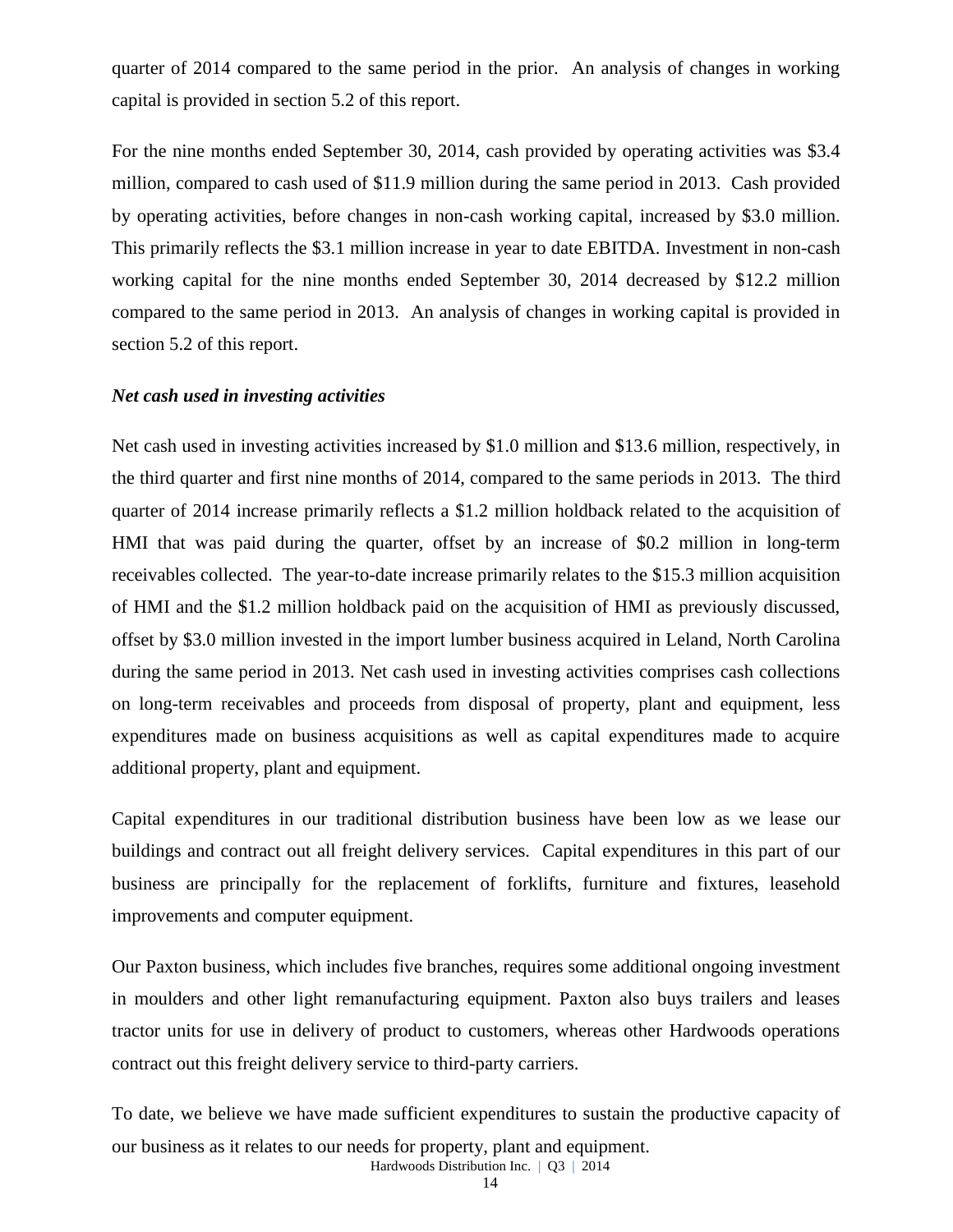Our acquisition of HMI on April 28, 2014 will increase our future capital expenditure needs as the business requires ongoing investment in machinery and equipment. We anticipate that additional annual capital expenditure requirements of approximately \$0.6 million will be required to maintain the productive capacity of this business.

We also lease automobiles for the use of outside sales representatives and certain managers. For the three months ended September 30, 2014, principal payments on automobile finance lease obligation were \$0.2 million (2013 - \$0.2 million) and for the nine months ended September 30, 2014 were \$0.7 million (2013 - \$0.6 million).

### *Net cash provided by financing activities*

Although our utilization of cash to make acquisitions increased by \$1.0 million in the third quarter and \$13.7 million in the first nine months of 2014, this increase in cash outflow was substantially offset by increasing the amount of net cash generated from operating activities during the same periods. As a result, net cash used in financing activities increased by just \$0.6 million in the third quarter and net cash provided by financing activities decreased by \$1.6 million in the first nine months of 2014 compared to a year ago, despite completing the HMI acquisition and continuing to invest in organic sales growth in our business.

## 5.2 Working Capital

Our business requires an ongoing investment in working capital, which includes accounts receivable, inventory, and prepaid expenses, partially offset by provisions and short-term credit provided by suppliers in the form of accounts payable and accrued liabilities. We had working capital of \$126.2 million as at September 30, 2014, compared to \$98.4 million at December 31, 2013 and \$110.1 million at September 30, 2013. Most of this increase is attributable to additional working capital acquired as part of the HMI acquisition.

Our investment in working capital fluctuates from quarter-to-quarter based on factors such as seasonal sales demand, strategic purchasing decisions taken by management, and the timing of collections from customers and payments made to our suppliers. Historically, the first and fourth quarters are seasonally slower periods for construction activity, resulting in reduced demand for hardwood products. As a result, sales and working capital requirements may be lower in these quarters. A summary of changes in our non-cash operating working capital during the three and nine months ended September 30, 2014 and 2013 is provided below.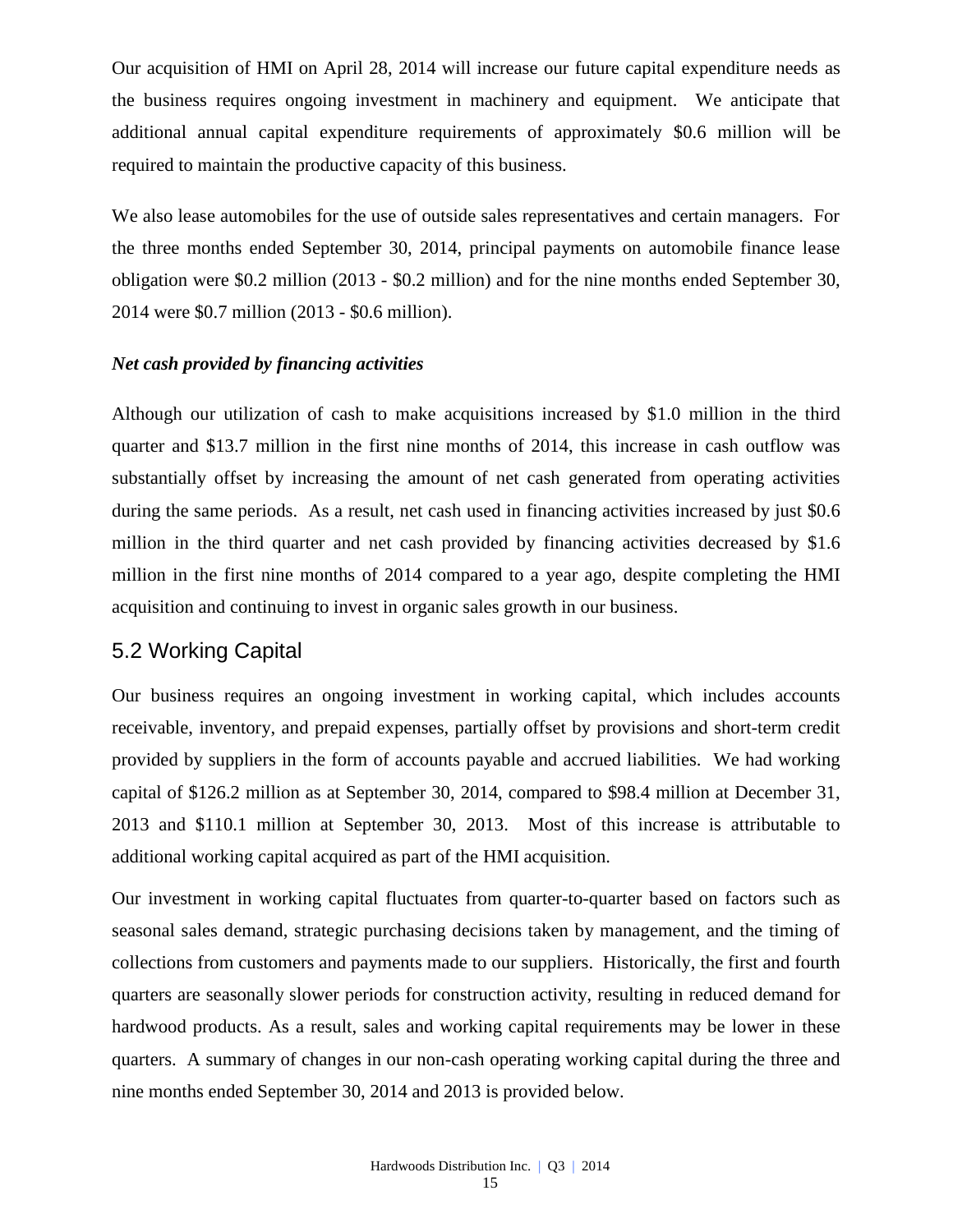| (in thousands of Canadian dollars)                   |                       |                       |                                     |             |
|------------------------------------------------------|-----------------------|-----------------------|-------------------------------------|-------------|
|                                                      | Three months          | Three months          | Nine months                         | Nine months |
|                                                      | ended                 | endedl                | ended                               | ended       |
| Source (use) of funds                                | September 30,<br>2014 | September 30,<br>2013 | September 30, September 30,<br>2014 | 2013        |
|                                                      |                       |                       |                                     |             |
| Accounts receivable                                  | \$<br>619 \$          | 2.325                 | $(4,527)$ \$                        | (11,072)    |
| Inventory                                            | (1,271)               | (2,214)               | (10,003)                            | (14,658)    |
| Prepaid expenses                                     | (170)                 | (675)                 | (584)                               | (456)       |
| Accounts payable, accrued liabilities and provisions | (591)                 | 581                   | 2.422                               | 1,261       |
| Increase in non-cash operating working capital       | $(1,413)$ \$          | 17                    | $(12.692)$ \$                       | (24, 925)   |

Continued compliance with financial covenants under our credit facilities is important to ensure that we have adequate financing available to meet our working capital requirements. The terms of our revolving credit facilities are addressed in section 5.3 of this report.

# 5.3 Revolving Credit Facilities and Debt Management Strategy

| Selected Unaudited Consolidated Financial Information (in thousands of dollars) |    |                    |    |                   |  |  |  |
|---------------------------------------------------------------------------------|----|--------------------|----|-------------------|--|--|--|
|                                                                                 |    | As at              |    | As at             |  |  |  |
|                                                                                 |    | September 30, 2014 |    | December 31, 2013 |  |  |  |
| Cash                                                                            | \$ | (16)               | \$ | (78)              |  |  |  |
| Bank indebtedness                                                               |    | 42,199             |    | 27,881            |  |  |  |
| Net Debt                                                                        |    | 42,183             |    | 27,803            |  |  |  |
| Shareholders' equity                                                            |    | 103,540            |    | 90,683            |  |  |  |
| Total Capitalization                                                            | \$ | 145,723            | \$ | 118,486           |  |  |  |
| Net debt to total capitalization                                                |    | 28.9%              |    | 23.5%             |  |  |  |
| Previous 12 months EBITDA                                                       | \$ | 24.456             | \$ | 21,368            |  |  |  |
| Net debt to previous 12 months EBITDA                                           |    | 1.7                |    | 1.3               |  |  |  |

We consider our capital to be bank indebtedness (net of cash) and shareholders' equity. As shown above, our net debt balance increased by \$14.4 million to \$42.2 million at September 30, 2014, from \$27.8 million at December 31, 2013. The increase in net debt reflects additional investment in working capital required to support higher sales and the acquisition of HMI.

Overall, net debt compared to total capitalization stood at 28.9% as at September 30, 2014, compared to 23.5% at December 31, 2013. At September 30, 2014 our ratio of net debt-to-EBITDA for the previous 12 months was 1.7 times, compared to 1.3 times at December 31, 2013. Although the debt utilized to finance the acquisition of HMI is fully included in calculating this ratio, notably only five months of EBITDA contributed by HMI since it was acquired on April 28, 2014 is included in the previous 12 months EBITDA figure. Net debt-to-EBITDA and net debt-to-total capitalization serve as indicators of our financial leverage; however, they are not measures prescribed by IFRS and our method of calculating these measures may differ from methods used by other issuers.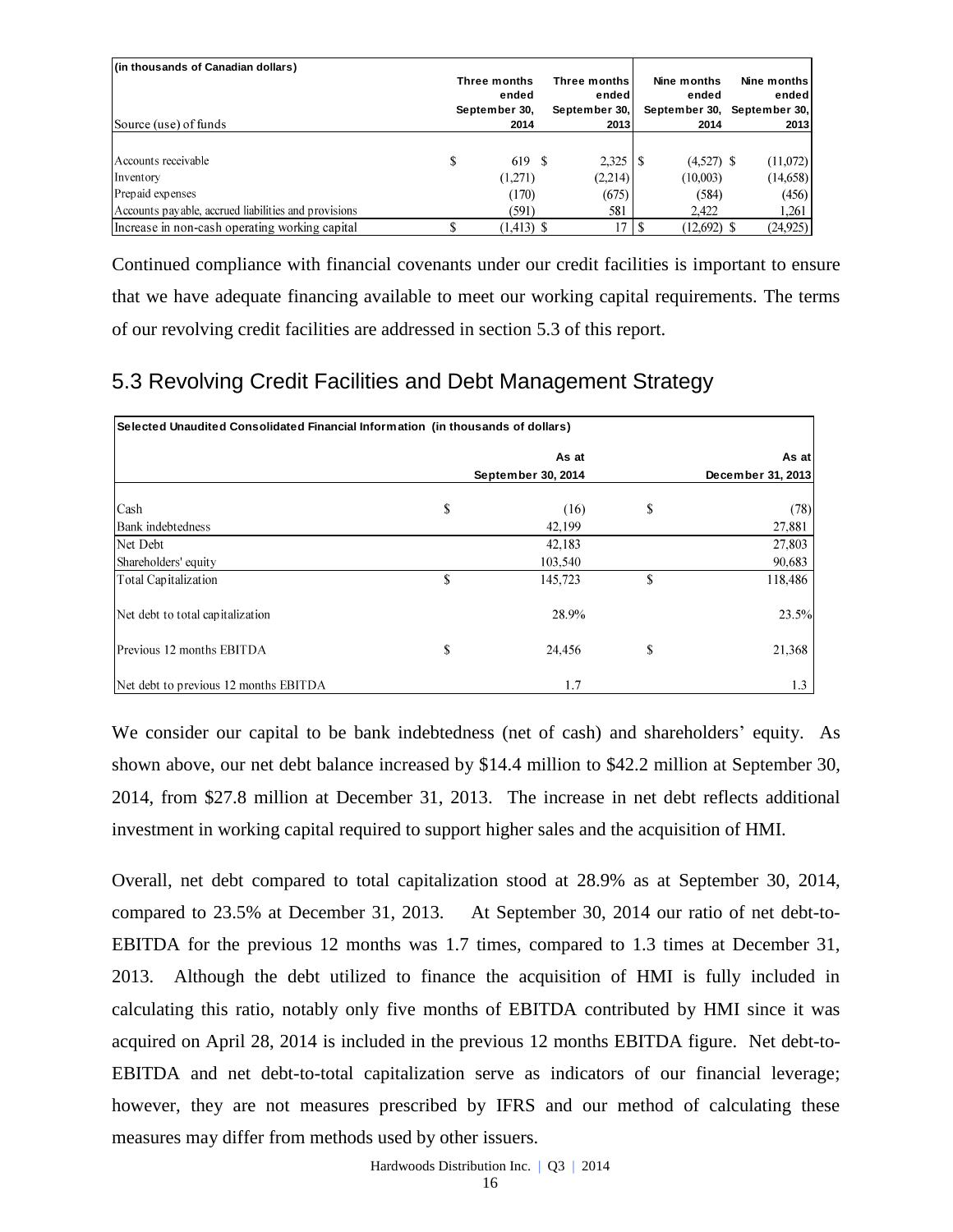We have independent credit facilities in both Canada and the U.S. These facilities may be drawn down to meet short-term financing requirements such as fluctuations in non-cash working capital, and in the case of the Canadian credit facility, to also make capital contributions to our US operating subsidiary. The amount made available under our Canadian and US revolving credit facilities is, from time-to-time, limited to the extent of the value of certain accounts receivable and inventories held by subsidiaries of the Company. Credit facilities also require ongoing compliance with certain credit ratios. A summary of our credit facilities at September 30, 2014 is provided in the following table. In the second quarter of 2014, we amended our US credit facility to extend its term to April 27, 2017 and to increase the maximum borrowings available under the credit facility from US\$50 million to US\$79.1 million. The revised credit facility is comprised of US\$75.0 million available under revolving credit facilities, and US\$4.1 million under a term loan that matures on April 27, 2017, with monthly payments based on a five-year amortization. Monthly payments on the term loan reduce the total credit facility and so the credit facility at September 30, 2014 is comprised of US\$75.0 million available under revolving credit facilities and US\$3.8 million under the term loan.

The US credit facility was increased to provide us with additional flexibility to borrow against the value of collateral arising from the HMI acquisition. At September 30, 2014 we had total borrowing capacity of \$34.0 million available for future use, and to cover checks issued in excess of funds on deposit of \$0.6 million at September 30, 2014.

| Selected Unaudited Consolidated Financial Information (in thousands of dollars) |                                      |                                      |  |  |  |  |  |
|---------------------------------------------------------------------------------|--------------------------------------|--------------------------------------|--|--|--|--|--|
|                                                                                 | <b>Canadian Credit</b><br>Facility   | <b>US Credit</b><br>Facility         |  |  |  |  |  |
| Maximum borrowings under credit facility                                        | \$15.0 million                       | \$88.3 million (US\$78.8 million)    |  |  |  |  |  |
| Credit facility expiry date                                                     | August 7, 2016                       | April 27, 2017                       |  |  |  |  |  |
| Available to borrow                                                             | \$15.0 million                       | \$64.0 million (US\$ 57.2 million)   |  |  |  |  |  |
| Credit facility borrowings                                                      | \$ 8.9 million                       | \$36.1 million (US\$ 32.3 million)   |  |  |  |  |  |
| Unused credit facility available                                                | 6.1 million                          | $$27.9$ million (US\$ 24.9 million)  |  |  |  |  |  |
|                                                                                 |                                      |                                      |  |  |  |  |  |
| Financial covenants:                                                            |                                      |                                      |  |  |  |  |  |
|                                                                                 | Covenant does not apply when         | Covenant does not apply when         |  |  |  |  |  |
|                                                                                 | the unused credit facility available | the unused credit facility available |  |  |  |  |  |
|                                                                                 | exceeds \$2.0 million, which it      | exceeds US\$9.4 million, which it    |  |  |  |  |  |
|                                                                                 | did at September 30, 2014            | did at September 30, 2014            |  |  |  |  |  |

The terms of the agreements with our lenders provide that dividends cannot be paid to our shareholders in the event that our subsidiaries are not compliant with their financial covenants. Our operating subsidiaries were compliant with all required credit ratios as at September 30,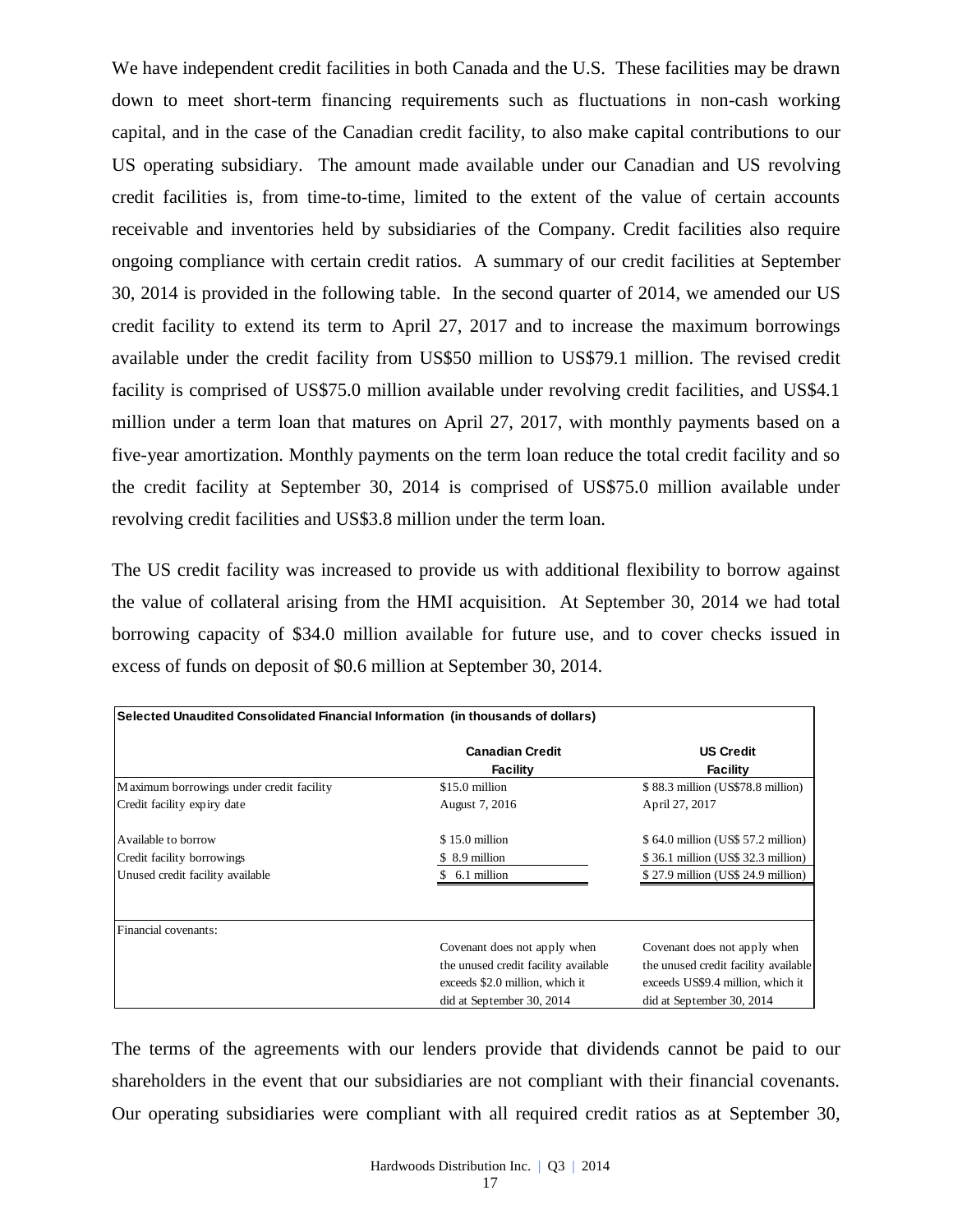2014. Accordingly, there were no restrictions on dividends arising from non-compliance with financial covenants.

Our debt management strategy is to roll and renew (as opposed to repay and retire) our revolving credit facilities in Canada and the US when they expire in August 2016 and April 2017, respectively. We do not intend to restrict future dividends in order to fully extinguish our bank debt obligations upon their maturity. The amount of bank debt that will actually be drawn on our available revolving credit facilities will depend upon the seasonal and cyclical needs of the business and on our cash generating capacity going forward. When making future dividend decisions, we will consider the amount of financial leverage and, therefore, we believe bank debt is appropriate given existing and expected market conditions and available business opportunities. We do not target a specific financial leverage amount. We believe our current credit facilities are sufficient to finance our working capital needs and market expansion strategy.

## 5.4 Contractual Obligations

There were no significant changes in our contractual commitments outside of the normal course of business compared with those set forth in our 2013 Annual Report, available on SEDAR at www.sedar.com.

## 5.5 Off-Balance Sheet Arrangements

We have no off-balance sheet arrangements.

## 5.6 Financial Instruments

Financial assets include cash and cash equivalents and current and long-term receivables, which are measured at amortized cost. Financial liabilities include bank indebtedness, accounts payable and accrued liabilities, income taxes payable and finance lease obligations which are measured at amortized cost. The carrying values of our cash and cash equivalents, accounts receivable, income taxes payable, and accounts payable and accrued liabilities approximate their fair values due to the relatively short period to maturity of the instruments. The fair value of long-term receivables and finance lease obligations are not expected to differ materially from carrying value given the interest rates being charged and term to maturity. The carrying values of the credit facilities approximate their fair values due to the existence of floating market-based interest rates.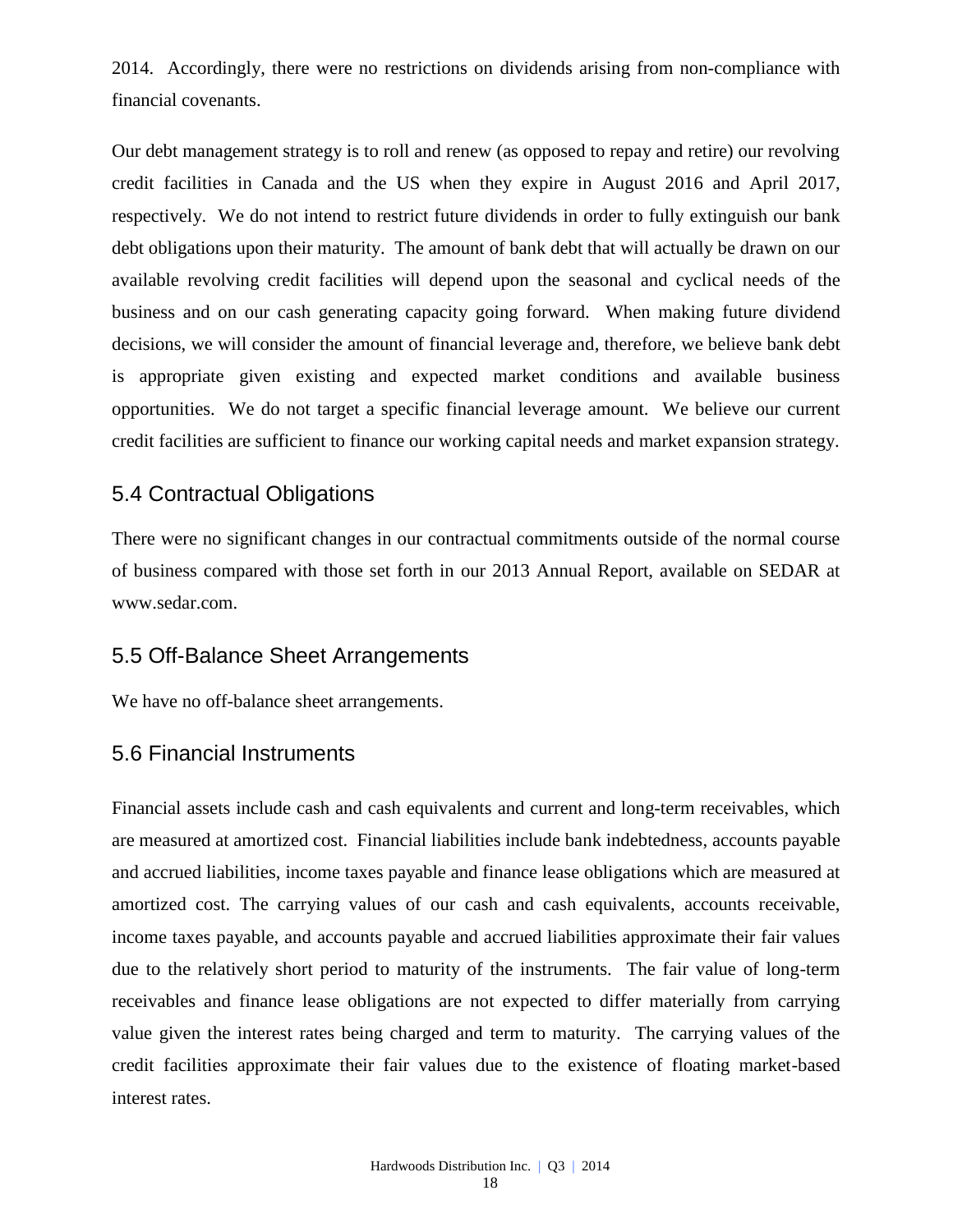## 5.7 Share Data

As at November 7, 2014, the date of this MD&A, we had 16,539,378 common shares issued and outstanding. In addition, at November 7, 2014, we had outstanding 38,001 performance shares and 172,075 restricted shares under the terms of our long-term incentive plan. The performance and restricted shares can be settled in common shares of the Company issued from treasury, shares purchased by us in the market, or in an amount of cash equal to the fair value of our common shares, or any combination of the foregoing. The restricted and performance shares vest over periods of up to three years and we intend to issue common shares from treasury to settle these obligations as they vest.

### 5.8 Dividends

In the third quarter of 2014, we declared a quarterly dividend of \$0.045 per share, which was paid on October 31, 2014 to shareholders of record as at October 20, 2014. On November 7, 2014 we declared a quarterly dividend of \$0.045 per share, payable on January 30, 2015 to shareholders of record as at January 20, 2015. The Board regularly assesses our dividend strategy, giving due consideration to anticipated cash needs for additional working capital to support growing the business, appropriate debt levels, acquisition opportunities which may be available, expected market conditions, demand for our products, and other factors.

# **6.0 Related Party Transactions**

There were no material related party transactions in the three or nine month periods ended September 30, 2014, or in the comparative periods in the prior year.

# **7.0 Critical Accounting Estimates & Adoption of Changes in Accounting Policies**

## 7.1 Critical Accounting Estimates

The preparation of financial statements in accordance with IFRS requires that we make estimates and assumptions that can have a material impact on our results of operations as reported on a periodic basis. We base our estimates and assumptions on past experience and other factors that are deemed reasonable under the circumstances. Actual results could differ from these estimates. The critical estimates used in preparing our financial statements are:

Hardwoods Distribution Inc. | Q3 | 2014 *Accounts Receivable Provision*: Due to the nature of our business and the credit terms we provide to our customers, we anticipate that a certain portion of required customer payments will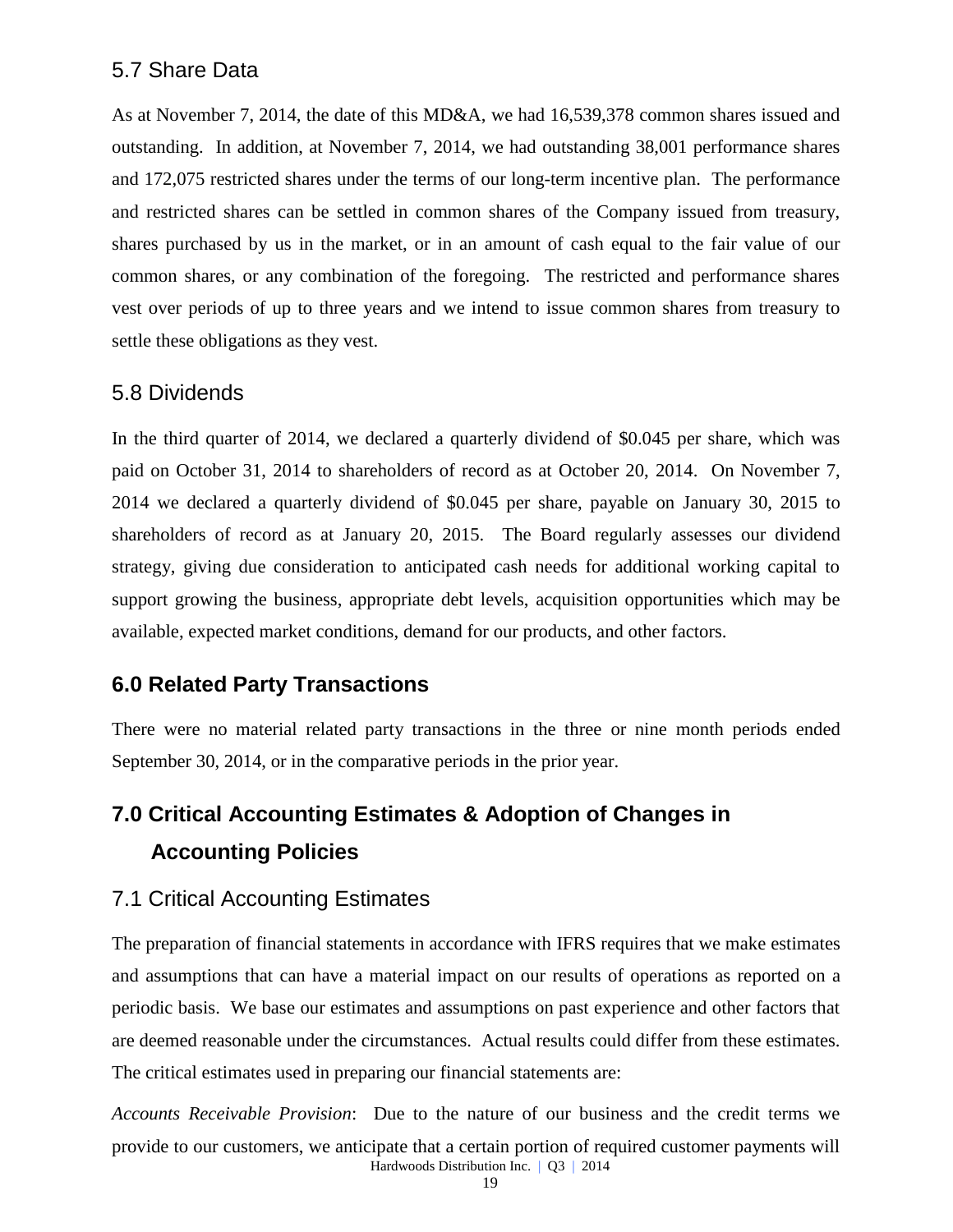not be made, and we maintain an allowance for these doubtful accounts. The allowance is based on our estimate of the potential of recovering our accounts receivable, and incorporates current and expected collection trends.

*Deferred Income Taxes:* We are required to make estimates and assumptions regarding future business results, as well as the amount and timing of certain future discretionary tax deductions available to us. These estimates and assumptions can have a material impact upon the amount of deferred income tax assets and liabilities that we recognize.

*Business combinations:* Estimation is required in allocating the purchase price paid for HMI to the identifiable assets acquired. The process of allocating the purchase price takes into account the nature and condition of the assets acquired.

### 7.2 Adoption of New Accounting Policies

There were no new standards effective January 1, 2014 that have an impact on our Interim Financial Statements. The following new standards and interpretations have not yet been adopted:

### IFRS 9, *Financial Instruments ("IFRS 9")*

IFRS 9 will replace IAS 39, *Financial Instruments: Recognition and Measurement* ("IAS 39"). IFRS 9 will replace the multiple classification and measurement models in IAS 39 with a single model that has only two classification categories: amortized cost and fair value. The new standard also requires a single impairment method to be used, provides additional guidance on the classification and measurement of financial liabilities, and provides a new general hedge accounting standard.

The mandatory effective date has been set for January 1, 2018, however early adoption of the new standard is permitted. We do not intend to early adopt IFRS 9 in our consolidated financial statements for the annual period beginning on January 1, 2015. The adoption of IFRS 9 is currently not expected to have a material impact on the consolidated financial statements given of the nature of our operations and the types of financial instruments that we currently hold; however, we will continue to assess the extent of impact as the mandatory adoption date approaches.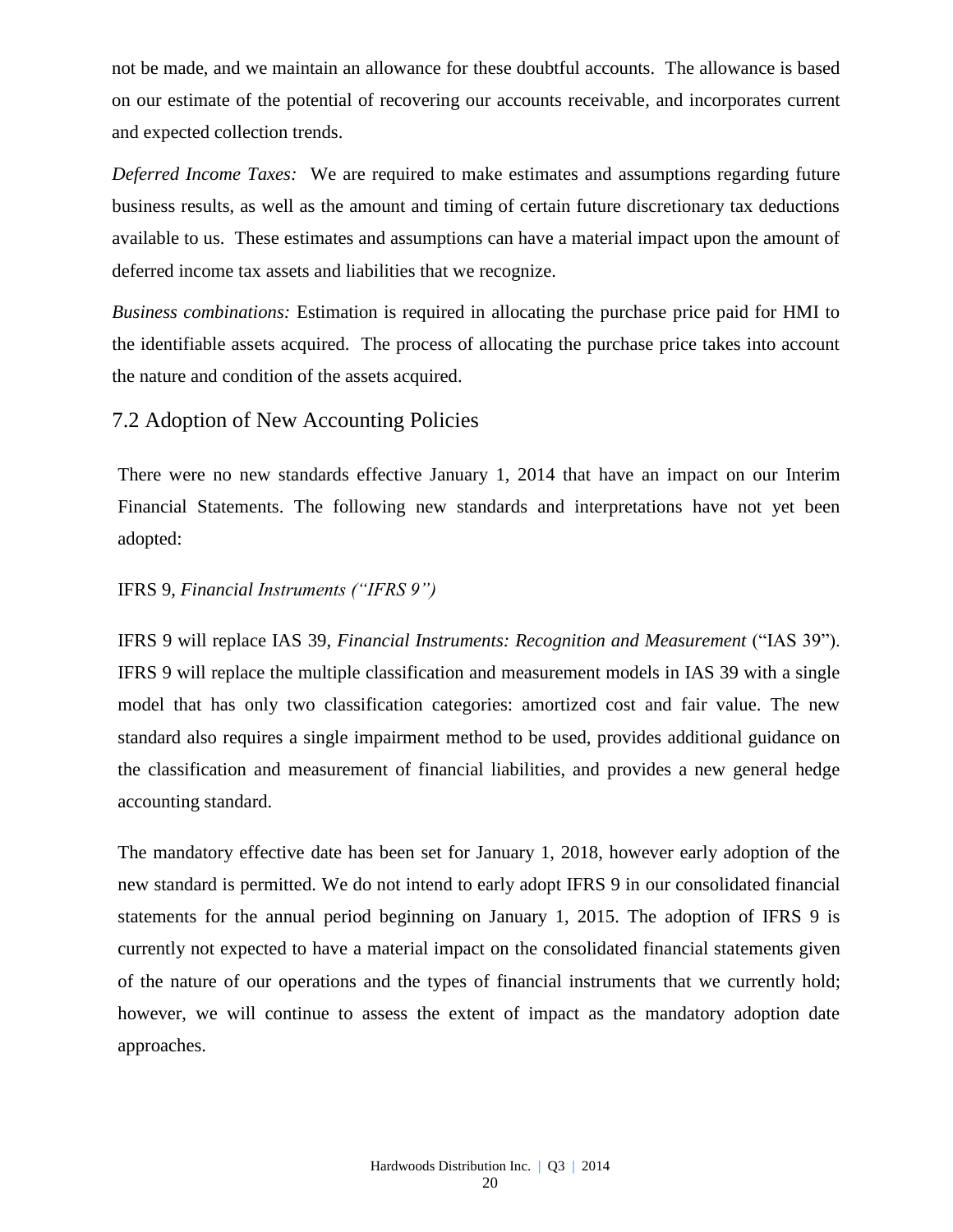#### IFRS 15, *Revenue from Contracts with Customers ("IFRS 15")*

IFRS 15 is effective for fiscal years commencing on or after January 1, 2017 and will replace IAS 18, *Revenue,* and a number of revenue related standards and interpretations. IFRS 15 contains a single model that applies to contracts with customers and two approaches to recognizing revenue: at a point in time or over time. The model features a contract-based fivestep analysis of transactions to determine whether, how much and when revenue is recognized. New estimates and judgmental thresholds have also been introduced, which may affect the amount and/or timing of revenue recognized.

We intend to adopt IFRS 15 in our financial statements for the annual period beginning on January 1, 2017. We are assessing the impact of this new standard but do not expect the amendments to have a material impact on our consolidated financial statements.

## **8.0 Risks and Uncertainties**

We are exposed to a number of risks and uncertainties in the normal course of business that could have a negative effect on our financial condition or results of operations. We identify significant risks that we were aware of in our Annual Information Form dated March 10, 2014, and in our Information Circular dated March 28, 2014. Both documents are available to readers at [www.sedar.com.](http://www.sedar.com/)

Since March 2014, certain trade sanctions have been imposed against Russia in response to that country's actions in the Ukraine. Approximately 2% of our sales are generated by products sourced from Russia. To date, sanctions imposed have not impacted these products; however, we are closely monitoring developments that could lead to additional trade sanctions that might affect future sourcing of Russian product for resale in North America.

## **9.0 Internal Control over Financial Reporting**

Our management is responsible for establishing and maintaining adequate disclosure controls and procedures ("DC&P") and internal control over financial reporting ("ICFR"). Any systems of DC&P and ICFR, no matter how well designed, have inherent limitations. Therefore, even those systems determined to be effective can provide only reasonable assurance with respect to information required to be disclosed and financial statement preparation and presentation.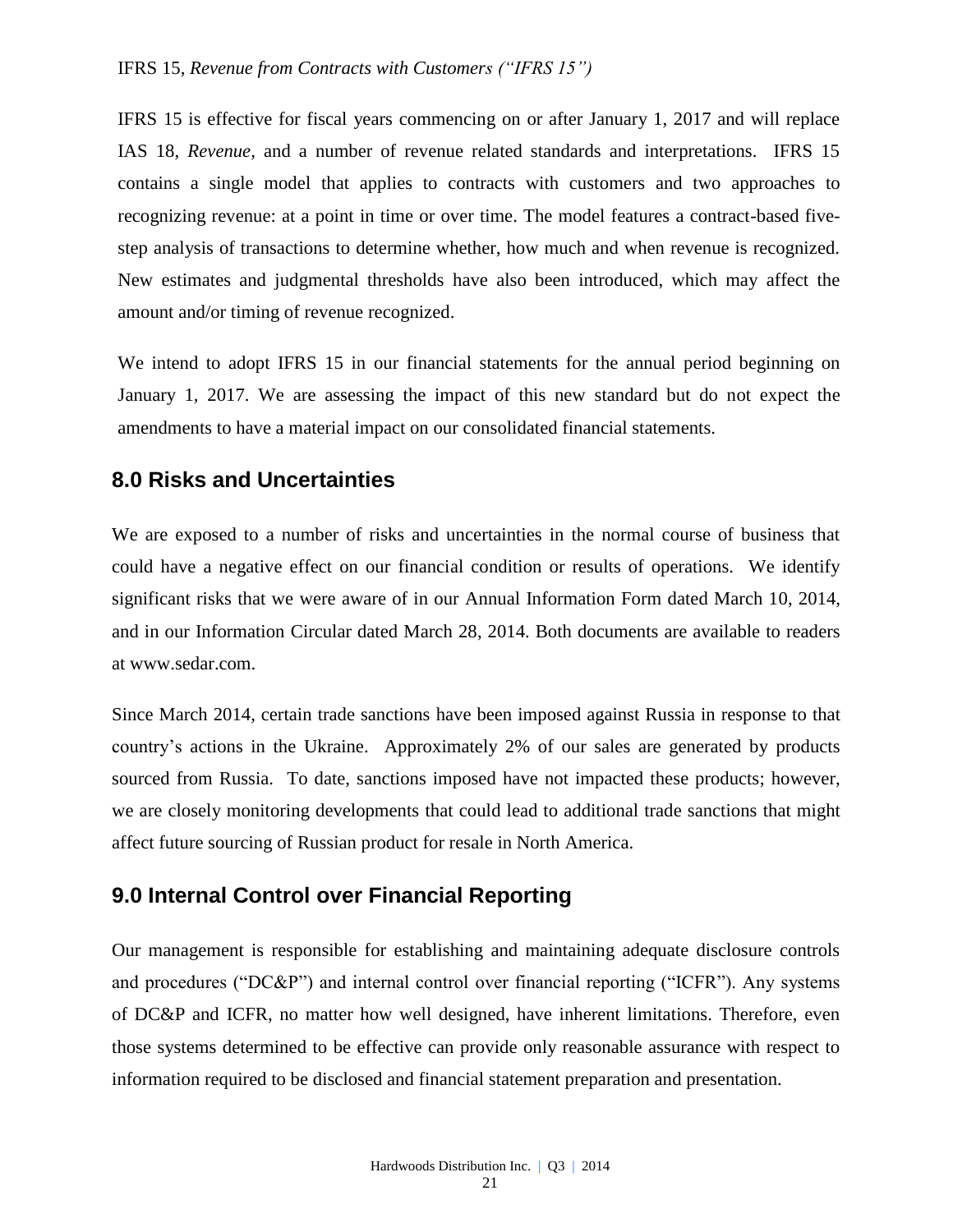Our management has limited the scope of its design of DC&P and ICFR to exclude controls, policies and procedures of HMI, which we acquired on April 28, 2014. For the quarter ended September 30, 2014, HMI accounted for \$9.5 million of our consolidated revenues and \$0.6 million of profit. As at September 30, 2014, HMI accounted for \$8.3 million of our current assets, \$4.6 million of our non-current assets, \$0.7 million of our current liabilities and nil of our non-current liabilities.

There have been no changes in our ICFR during the quarter ended September 30, 2014 that have materially affected, or are reasonably likely to materially affect, our ICFR.

# **10.0 Note Regarding Forward Looking Information**

Certain statements in this MD&A contain forward-looking information within the meaning of applicable securities laws in Canada ("forward-looking information"). The words "anticipates", "believes", "budgets", "could", "estimates", "expects", "forecasts", "intends", "may", "might", "plans", "projects", "schedule", "should", "will", "would" and similar expressions are often intended to identify forward-looking information, although not all forward-looking information contains these identifying words.

Hardwoods Distribution Inc. | Q3 | 2014 The forward-looking information in this MD&A includes, but is not limited to: We anticipate continued year-over-year sales growth through the balance of 2014; market conditions are expected to remain favourable through the end of 2014 and into 2015, but we expect to experience the usual seasonal fourth quarter slowdown as customer activity tapers off during the Thanksgiving and Christmas holiday periods; the seasonally adjusted annual rate of US housing starts average is 1,024,000 during the third quarter, up from 882,000 in the same period last year according to the US Census Bureau, our focus in the fourth quarter and into 2015 will be on continuing to expand our US market share and completing the integration of the HMI business; we are actively pursuing our "Leverage Imports" and "Strengthen Commercial" strategies; Mr. Blanco's recovery period is expected to extend into the new year; the Board of Directors will continue to review our financial performance and assess distribution levels on a regular basis in terms of cash utilization; our primary focus remains on retaining the cash necessary to finance the significant market opportunity in the US and to keep our balance sheet strong to support strategic acquisitions; we estimate about 60% of our products are used in new residential construction and the balance of our products end up in other sectors of the economy not associated with residential construction; we anticipate that additional annual capital expenditure requirements of approximately \$0.6 million will be required to maintain the productive capacity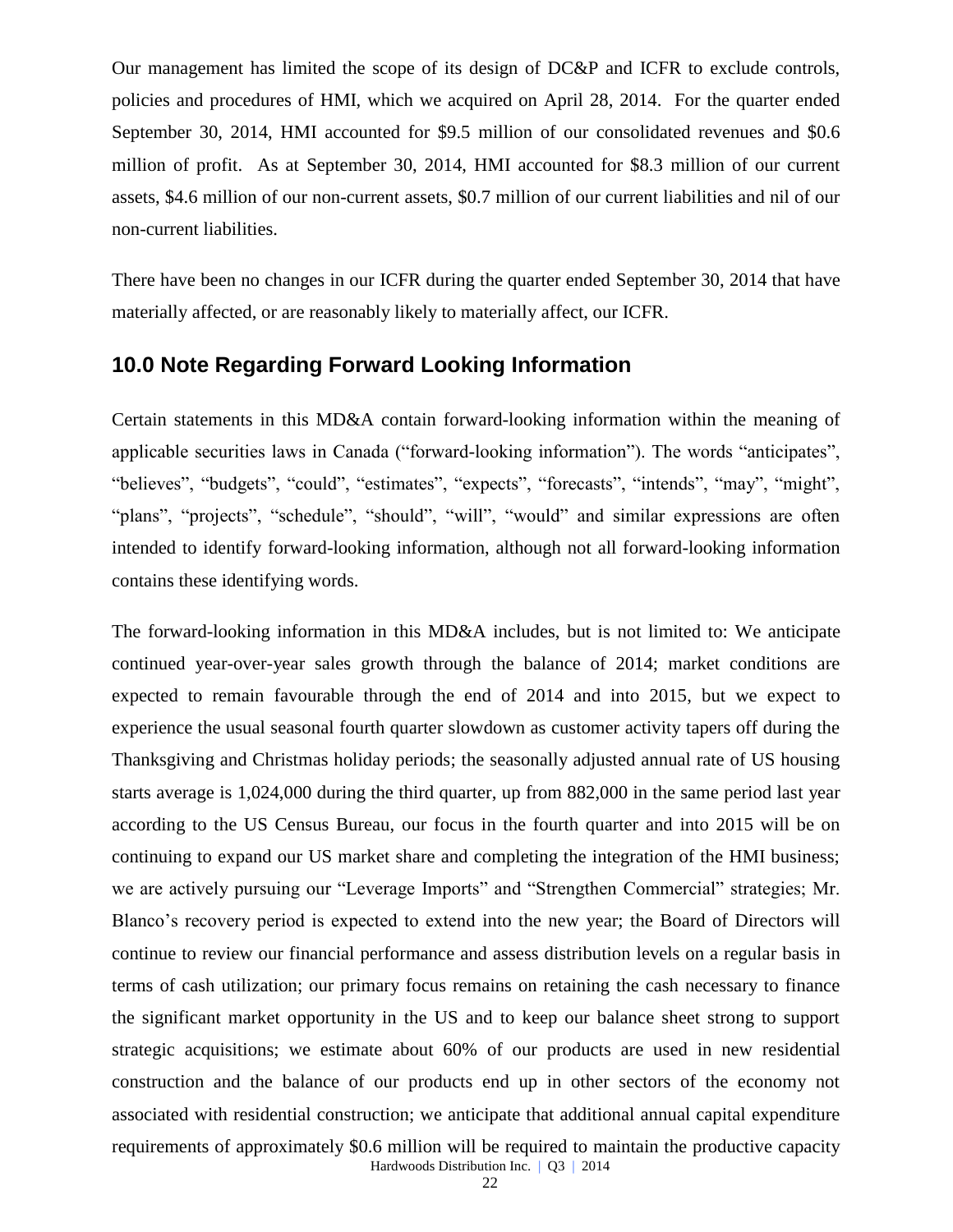of this business; our investment in working capital fluctuates from quarter-to-quarter based on many factors including those discussed in this MD&A; the first and fourth quarters are seasonally slower periods for construction activity, which may result in reduced demand for hardwood products, lower sales and lower working capital requirements in these quarters; when making future dividend decisions, we will consider the amount of financial leverage, and therefore bank debt, we believe is appropriate given existing and expected market conditions and available business opportunities; we believe our current credit facilities are sufficient to finance our working capital needs and market expansion strategy; our debt management strategy is to roll and renew (as opposed to repay and retire) our revolving credit facilities in Canada and the US when they expire in August 2016 and April 2017, respectively; the amount of bank debt that will actually be drawn on our available credit facilities will depend upon the seasonal and cyclical needs of the business and on our cash generating capacity going forward; we do not intend to restrict future dividends in order to fully extinguish our bank debt obligations upon their maturity; the fair value of long-term receivables and finance lease obligations are not expected to differ materially from carrying value given the interest rates being charged and term to maturity; the allowance for doubtful accounts is based on our estimate of the potential of recovering our accounts receivable, and incorporates current and expected collection trends; we are required to make estimates and assumptions regarding future business results, as well as the amount and timing of certain future discretionary tax deductions available to us; we do not expect the adoption of IFRS 9 and IFRS 15 to have a material impact on our consolidated financial statements; developments in the Ukraine could lead to additional trade sanctions that might affect future sourcing of Russian product for resale in North America; net earnings reported in each quarter may be impacted by changes to the foreign exchange rate of the Canadian and US dollar (including changes in foreign exchange gains/losses arising on translation of intercompany debt), as well as by acquisitions; our method of calculating non GAAP measures as noted in this MD&A may differ from the method used by other issuers to calculate these measures; and credit facilities may be drawn down to meet short-term financing requirements such as fluctuations in non-cash working capital, and in the case of the Canadian credit facility, to also make capital contributions to our US operating subsidiary.

The forecasts and projections that make up the forward-looking information are based on assumptions which include, but are not limited to: there are no material exchange rate fluctuations between the Canadian and US dollar that affect our performance; the general state of the economy does not worsen; we do not lose any key personnel; there are no decreases in the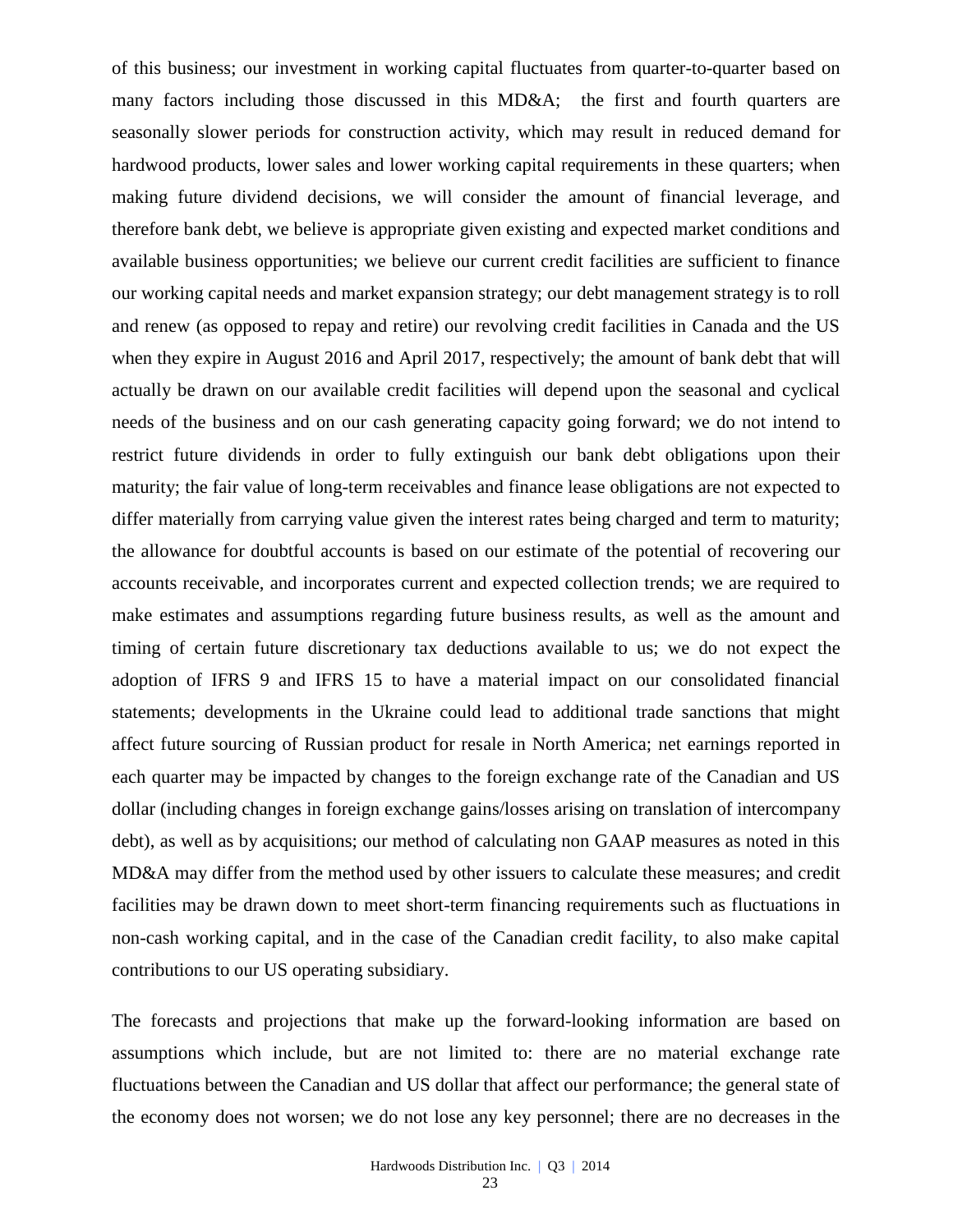supply of, demand for, or market values of hardwood lumber or sheet goods that harm our business; we do not incur material losses related to credit provided to our customers; our products are not subjected to negative trade outcomes; we are able to sustain our level of sales and EBITDA margins; we are able to grow our business long term and to manage our growth; there is no new competition in our markets that leads to reduced revenues and profitability; we do not become subject to more stringent regulations; importation of products manufactured with hardwood lumber or sheet goods does not increase and replace products manufactured in North America; our management information systems upon which we are dependent are not impaired; our insurance is sufficient to cover losses that may occur as a result of our operations; and, the financial condition and results of operations of our business upon which we are dependent is not impaired.

The forward-looking information is subject to risks, uncertainties and other factors that could cause actual results to differ materially from historical results or results anticipated by the forward-looking information. The factors which could cause results to differ from current expectations include, but are not limited to: exchange rate fluctuations between the Canadian and US dollar could affect our performance; our results are dependent upon the general state of the economy; we depend on key personnel, the loss of which could harm our business; decreases in the supply of, demand for, or market values of hardwood lumber or sheet goods could harm our business; we may incur losses related to credit provided to our customers; our products may be subject to negative trade outcomes; we may not be able to sustain our level of sales or EBITDA margins; we may be unable to grow our business long term to manage any growth; competition in our markets may lead to reduced revenues and profitability; we may become subject to more stringent regulations; importation of products manufactured with hardwood lumber or sheet goods may increase, and replace products manufactured in North America; we are dependent upon our management information systems; our insurance may be insufficient to cover losses that may occur as a result of our operations; we are dependent upon the financial condition and results of operations of our business; our credit facilities affect our liquidity, contain restrictions on our ability to borrow funds, and impose restrictions on distributions that can be made by our operating limited partnerships; our future growth may be restricted by the payout of substantially all of our operating cash flow; and, other risks described in our Annual Information Form our Information Circular and in this MD&A.

All forward-looking information in this MD&A is qualified in its entirety by this cautionary statement and, except as may be required by law, we undertake no obligation to revise or update